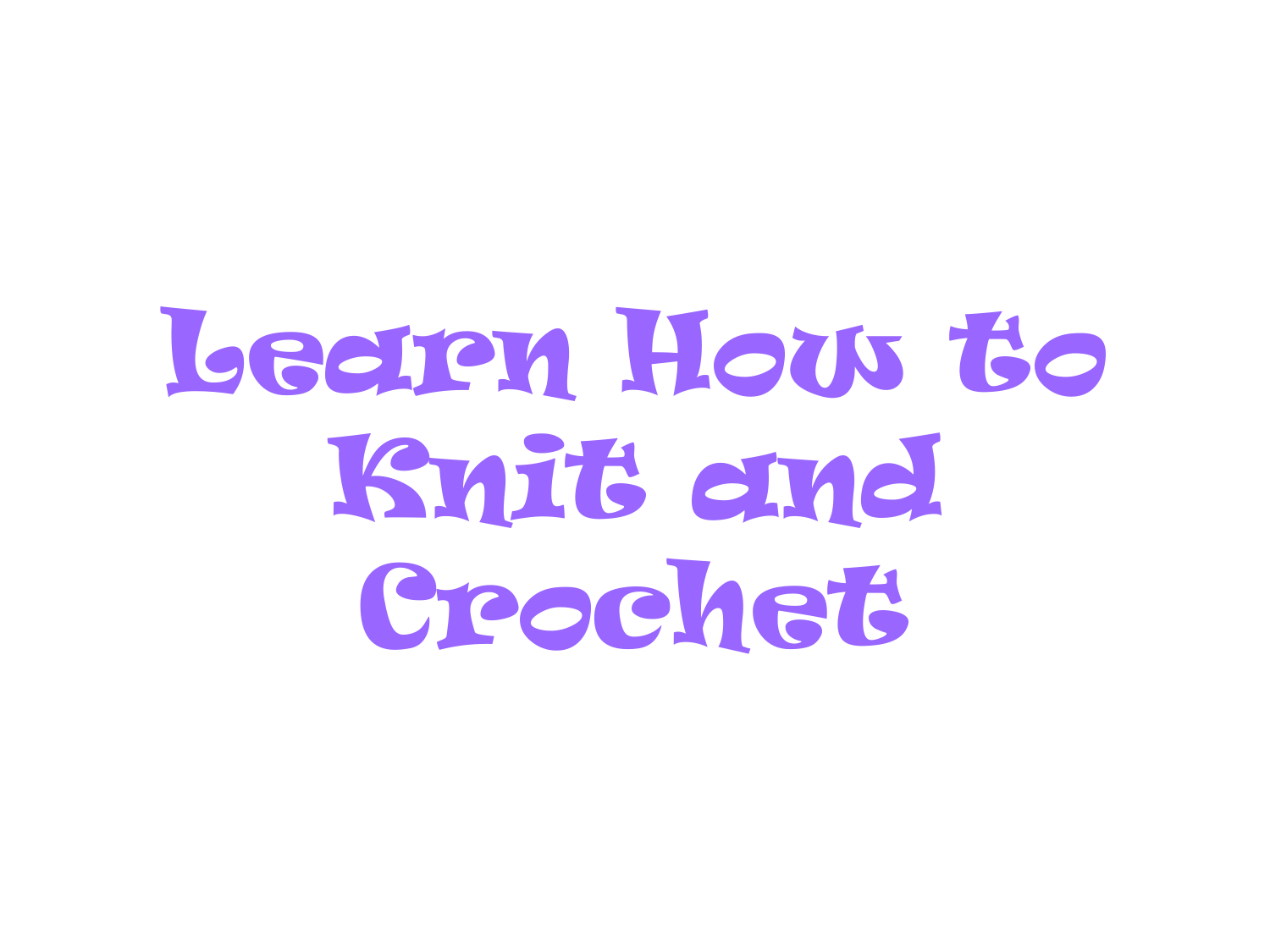#### Why Knit or Crochet?

- It has a calming effect -- helps relieve stress.
- It feels good to work with beautiful yarn colors and textures.
- It's a social activity to share with your friends and family.
- Provides a sense of accomplishment when you complete a project.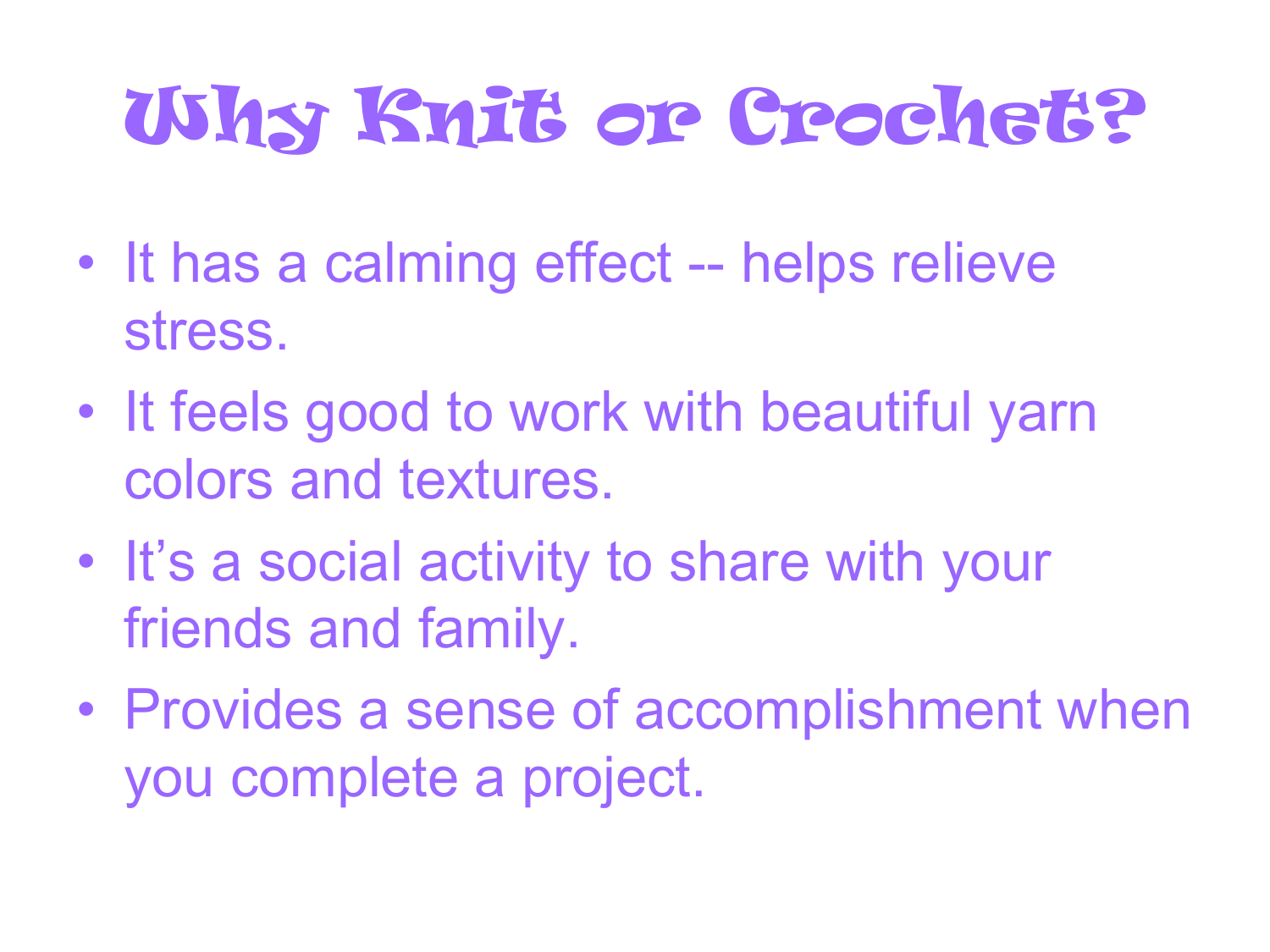

• Knitting has long been the favorite technique for sweater making because of the detailing and color patterning that is possible, and the supple, drape-able fabric the stitches produce. The two basic stitches--knit and purl--can be worked alone or together and form the basis of dozens of designs as well as other stitches.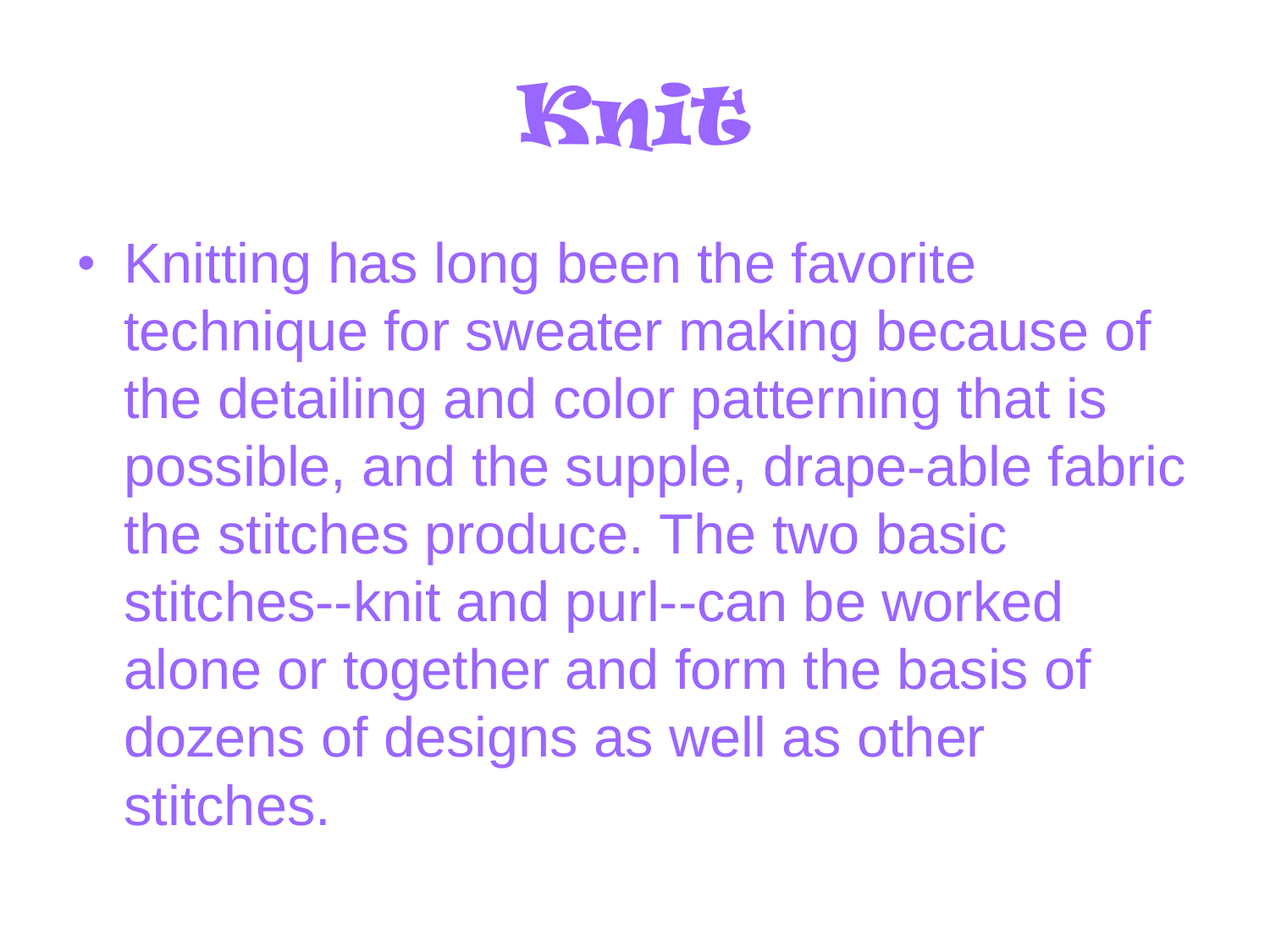

• Knitting requires two needles and a continuous strand of yarn. You begin by making a slip knot on one needle and "casting on" the number of stitches you need for the project. (That's the term for creating the foundation row on one needle.) The basic stitches are created using both needles, wrapping the yarn over one needle and drawing the wrapped yarn through loops on the other needle.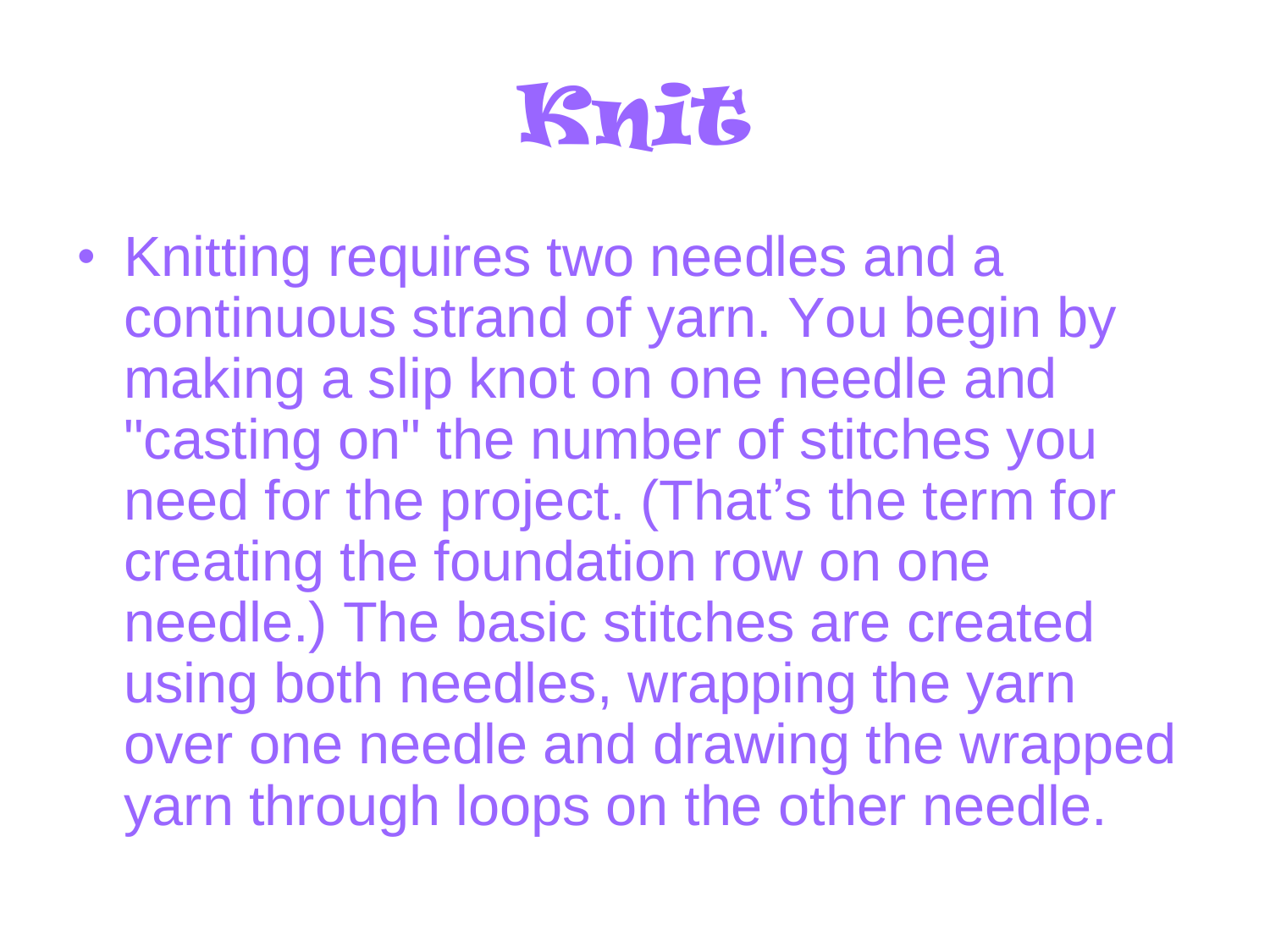#### Crochet

• Crochet is an extremely versatile and popular technique for making a variety of fashion and home decor accessories. By combining basic crochet stitches and lighter weight or softer yarns, you create a delicate, drape-able fabric; a thicker yarn produces a sturdy fabric. Beautiful textured and raised stitches are especially easy to make in crochet.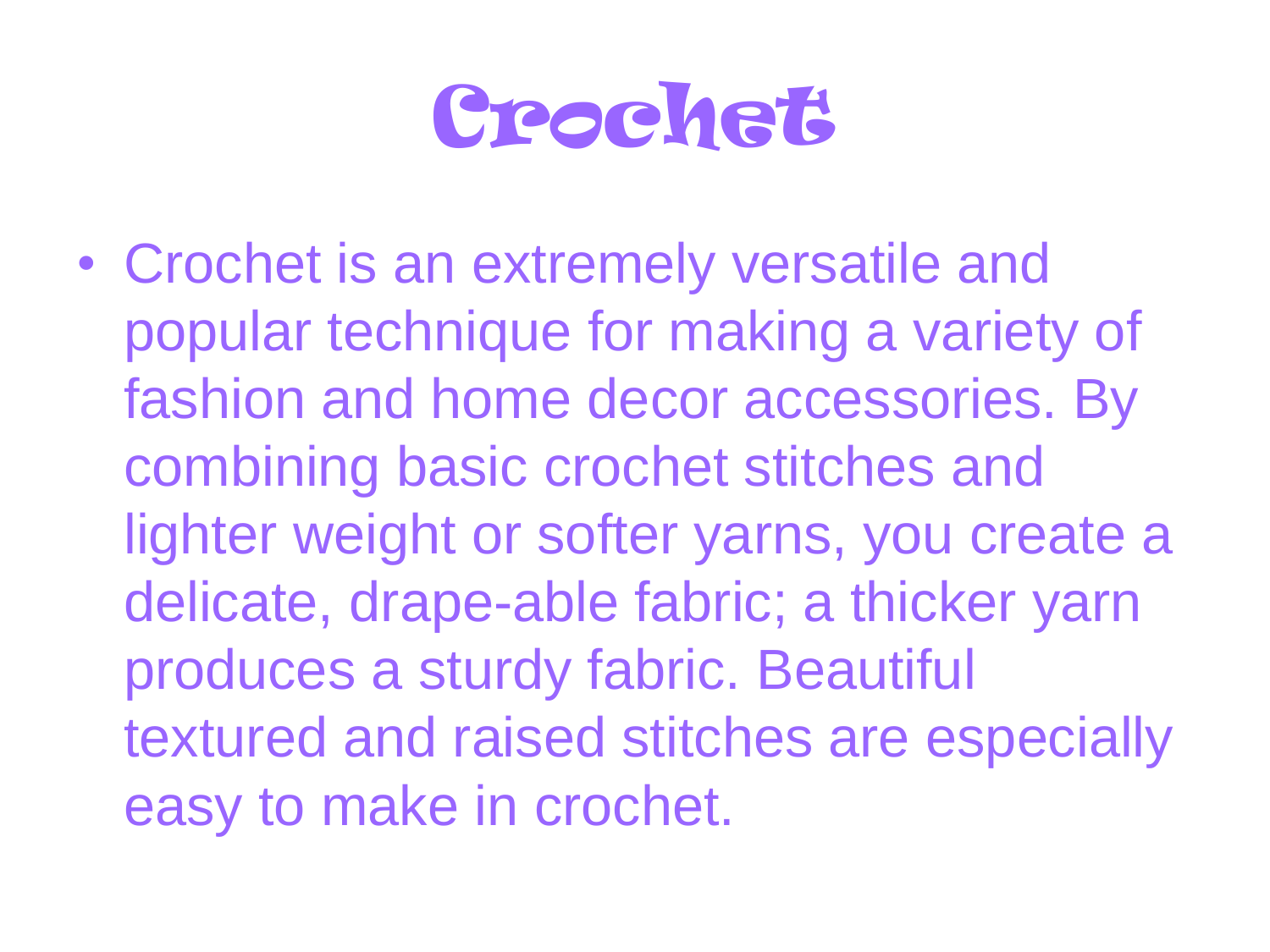#### Crochet

• All you need to crochet is a continuous strand of yarn and a single hook. You start with a slip stitch and continue to make loops (called chains), creating a foundation row. Rows are built on this foundation. Crochet stitches are made with loops and wrapping yarn around the hook. The loops are drawn through the wrapped yarn to make the stitches.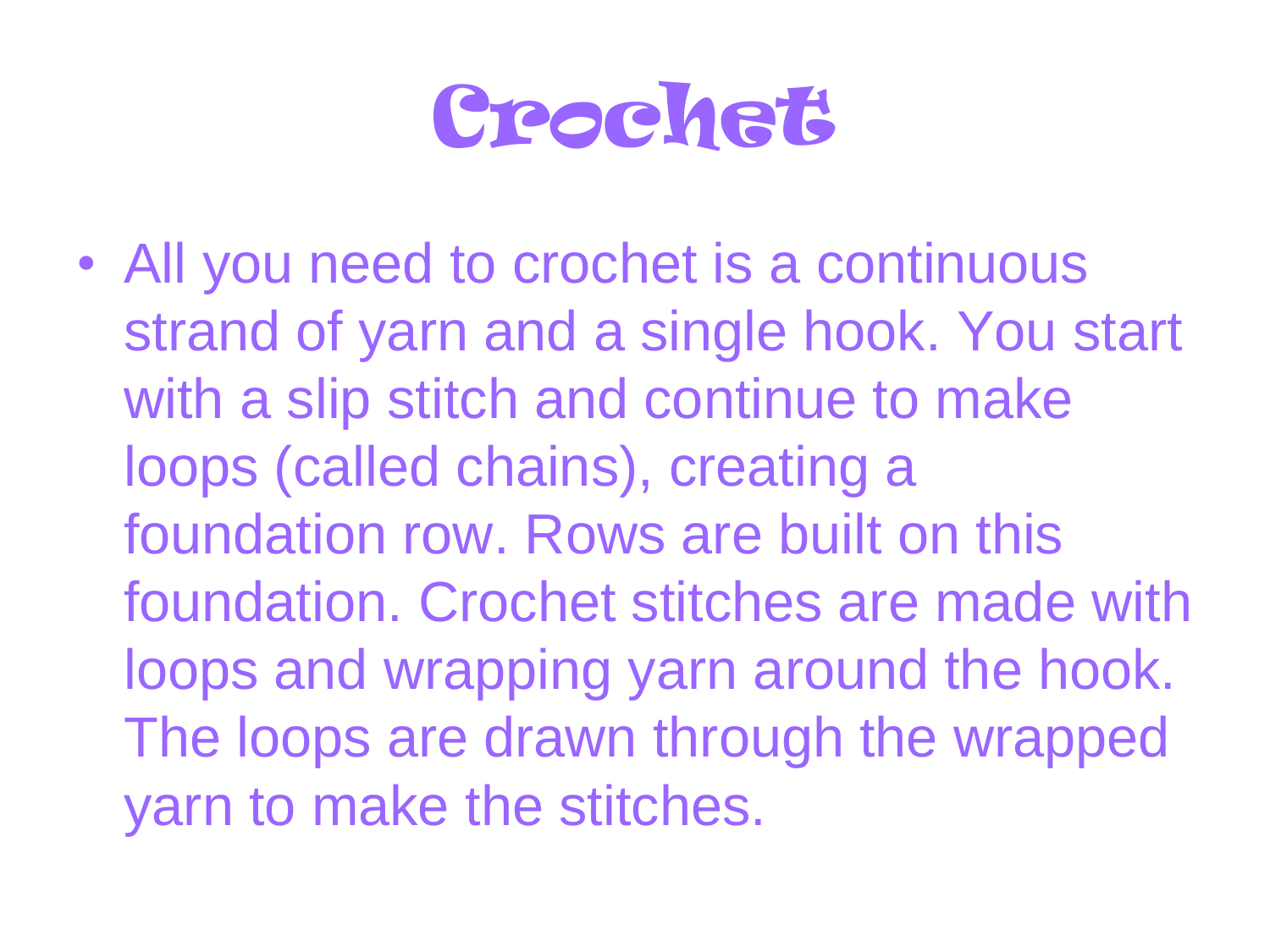### The Basics

#### **Yarn**

**One of the pleasures of crocheting and knitting is working with beautiful yarn colors and textures. All yarn patterns require specific types of yarn, some mention a specific brand of yarn. There are five basic types of yarn:** 

- **baby/fingering**
- **sport/baby**
- **worsted weight**
- **Chunky**
- **bulky**

**Each type of yarn has a different thickness or "weight," with fingering being the finest. The term "ply," frequently seen on labels, refers to the number of strands that were twisted together to form the yarn. Yarn content or "fiber content" tells what the yarn is made of: synthetic or natural fibers or combinations of the two. Synthetic yarns, such as acrylics, are easier to wash and can be worn by people sensitive to wool.**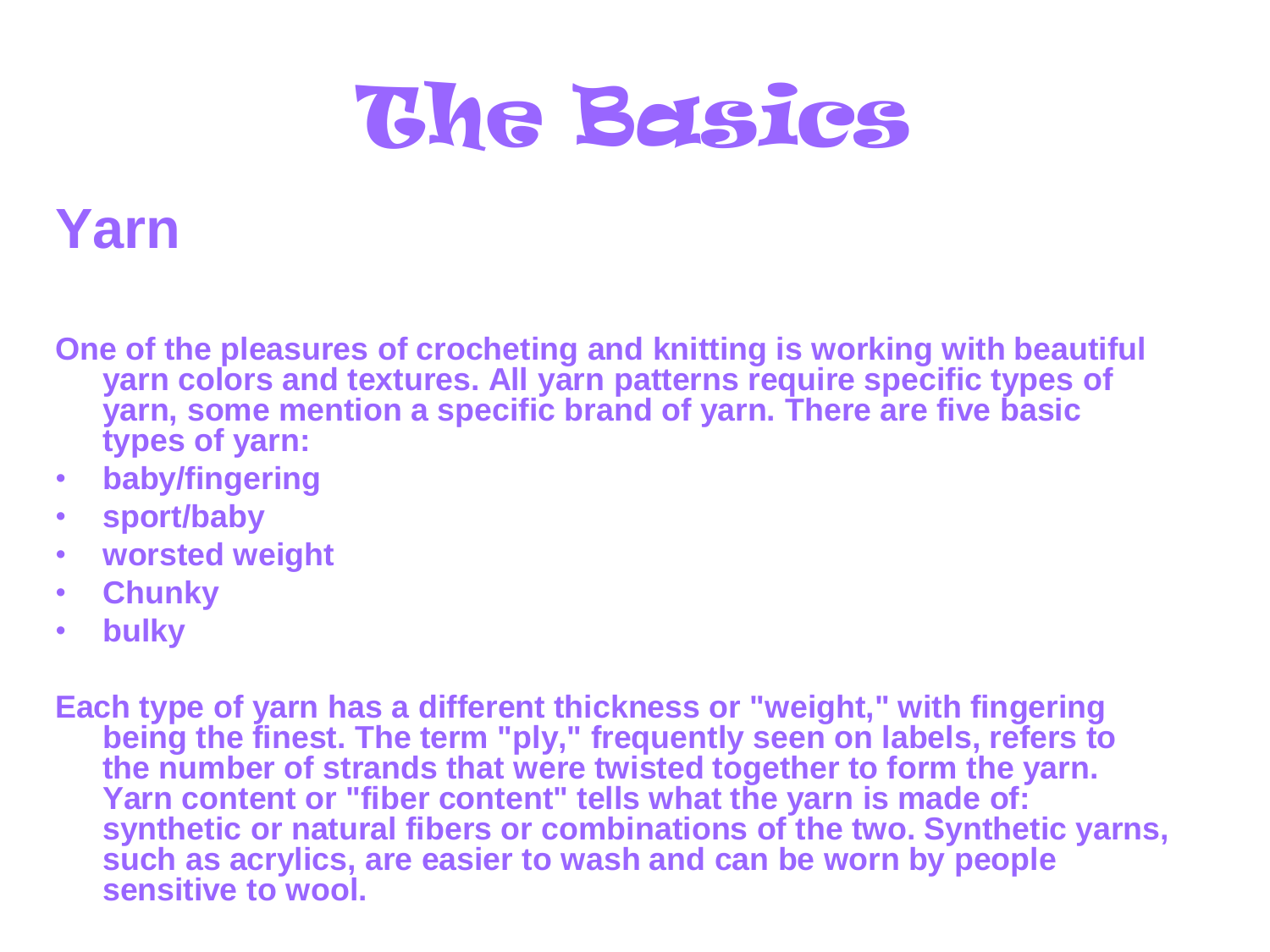# Tools- Crochet Hooks

- As its name suggests, the **"crochet hook"** has a notch at one end for catching loops of yarn and drawing them through stitches. Aluminum, plastic and wood crochet hooks are the most commonly used, and often use the letter system for size marking. They range from B (2.25 mm) to S (19 mm), the largest, and come in 6" lengths.
- For fine work, such as crocheted lace and doilies, **"steel crochet hooks"** are used. They have a different sizing range, using numbers from 00 (3.5 mm), the largest, to 14 (.75 mm), the smallest.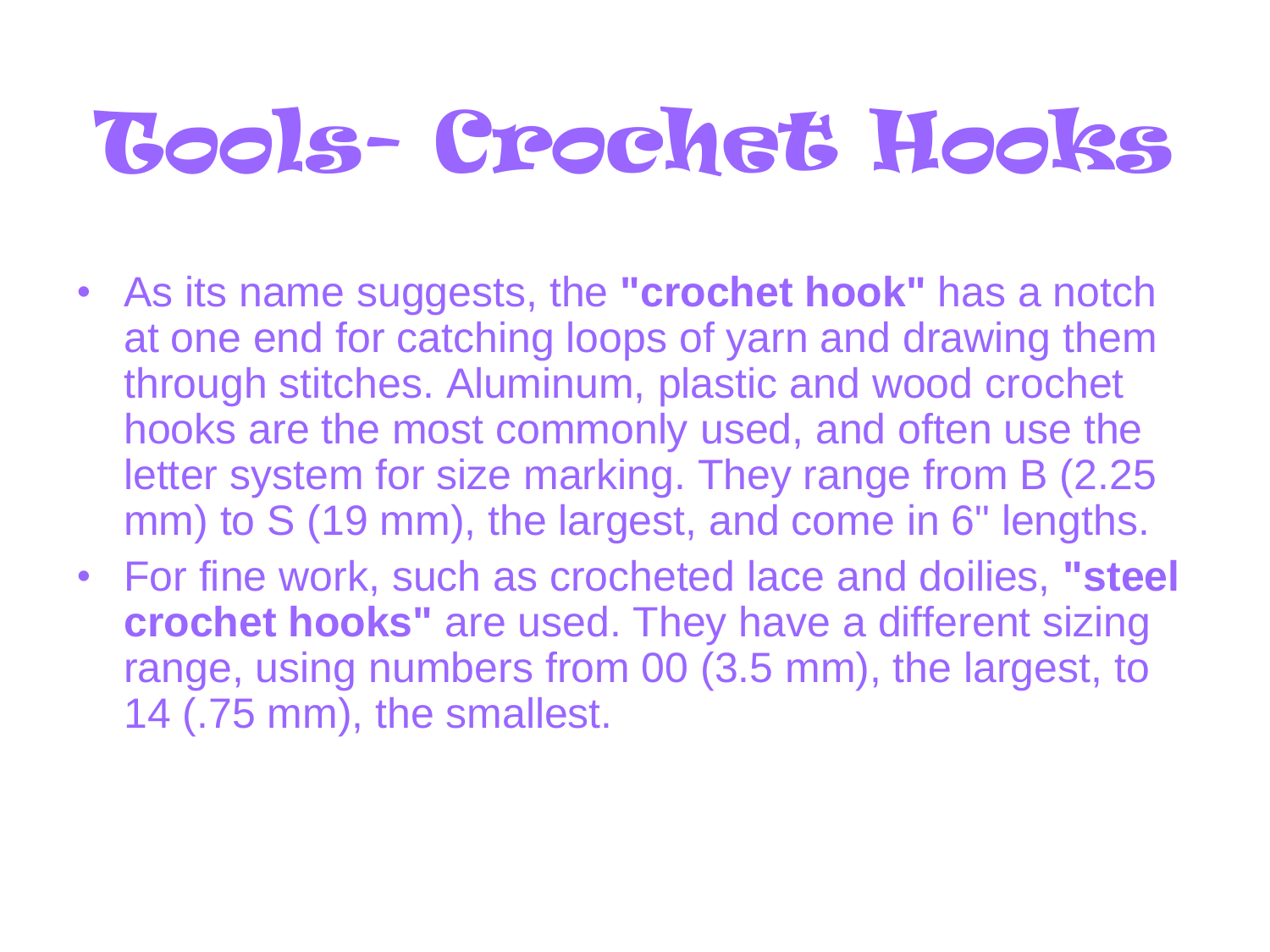### Tools- Knitting Needles

- Straight knitting needles, which come in aluminum, plastic or wood, are the most commonly used. They come in varying sizes, from 0 (2) mm), the smallest, to size 15 (10 mm) and larger; they are sold in pairs, and come in 10" or 14" lengths. There is a point at one end of the needle, and a knob at the other, which prevents stitches from slipping off.
- For large projects like afghans, or sweaters that can be worked in a tube without a seam, **"circular knitting needles"** can be used. These are long flexible needles with points at both ends. For smaller projects that do not have seams (socks and mittens) **"doublepointed knitting needles"** are used. These come in sets of four and as their name suggests, there is a point on each end.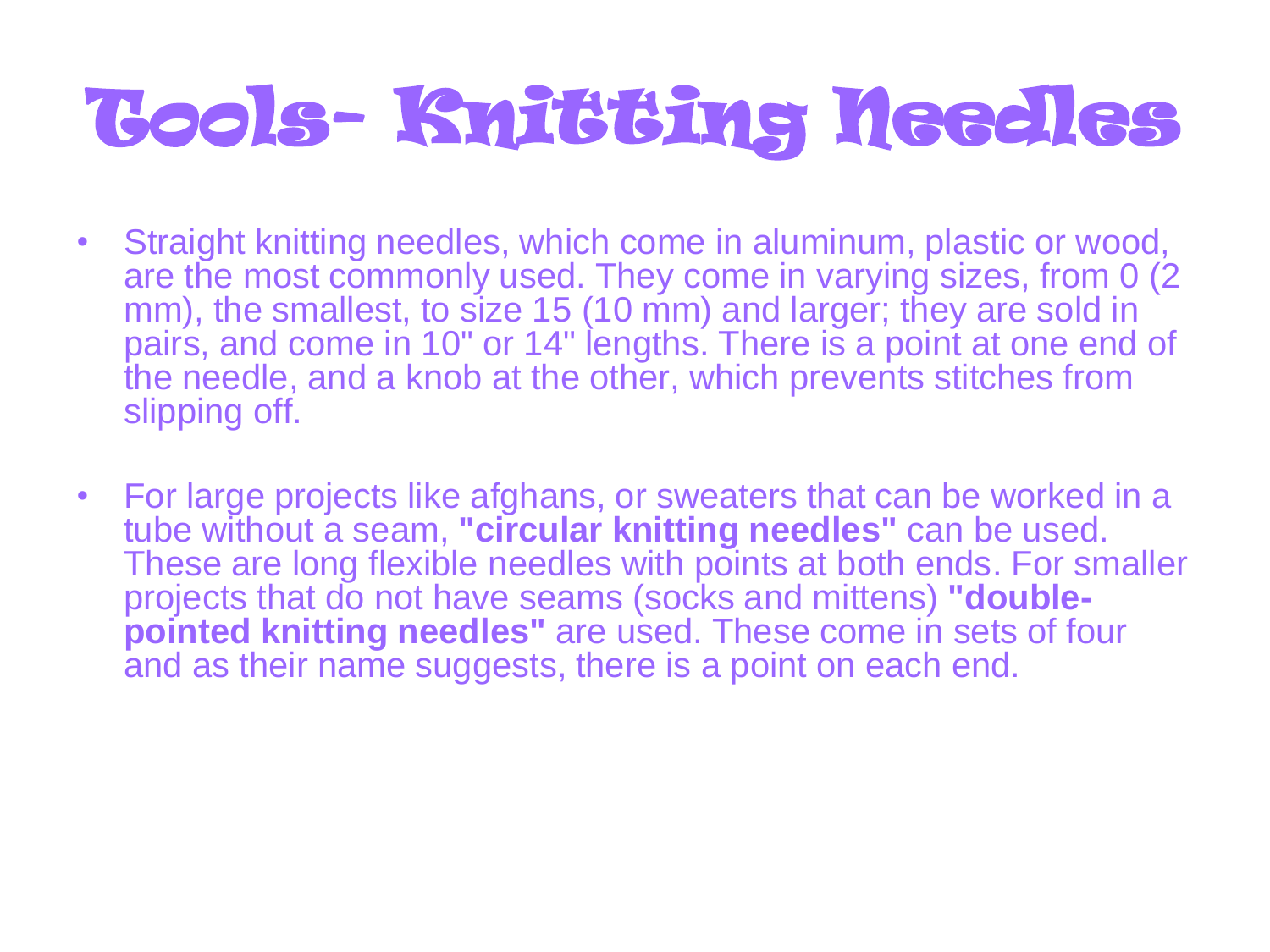# Basic Crochet

- The instructions below will show you how to make a foundation row and a single crochet stitch. If you follow them exactly, you'll complete a 7" by 9" block, which will be great practice.
- With these basics, you can make a scarf, hat, pillow, bag or any number of projects.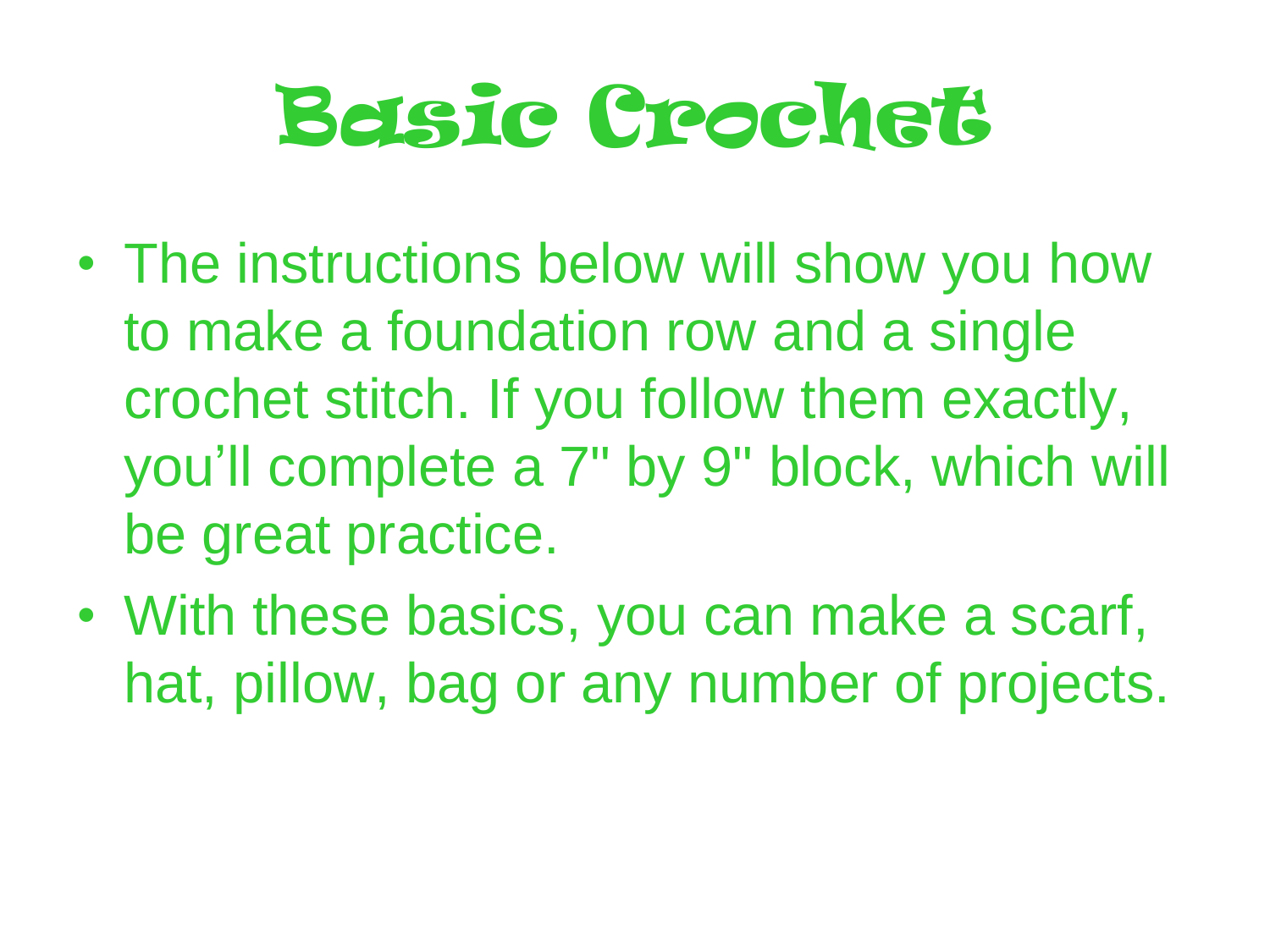### Beginner Crochet Block

- **What you need:**
- Worsted-weight yarn, any color or colors
- Size G crochet hook
- Yarn needle with big eye
- Small scissors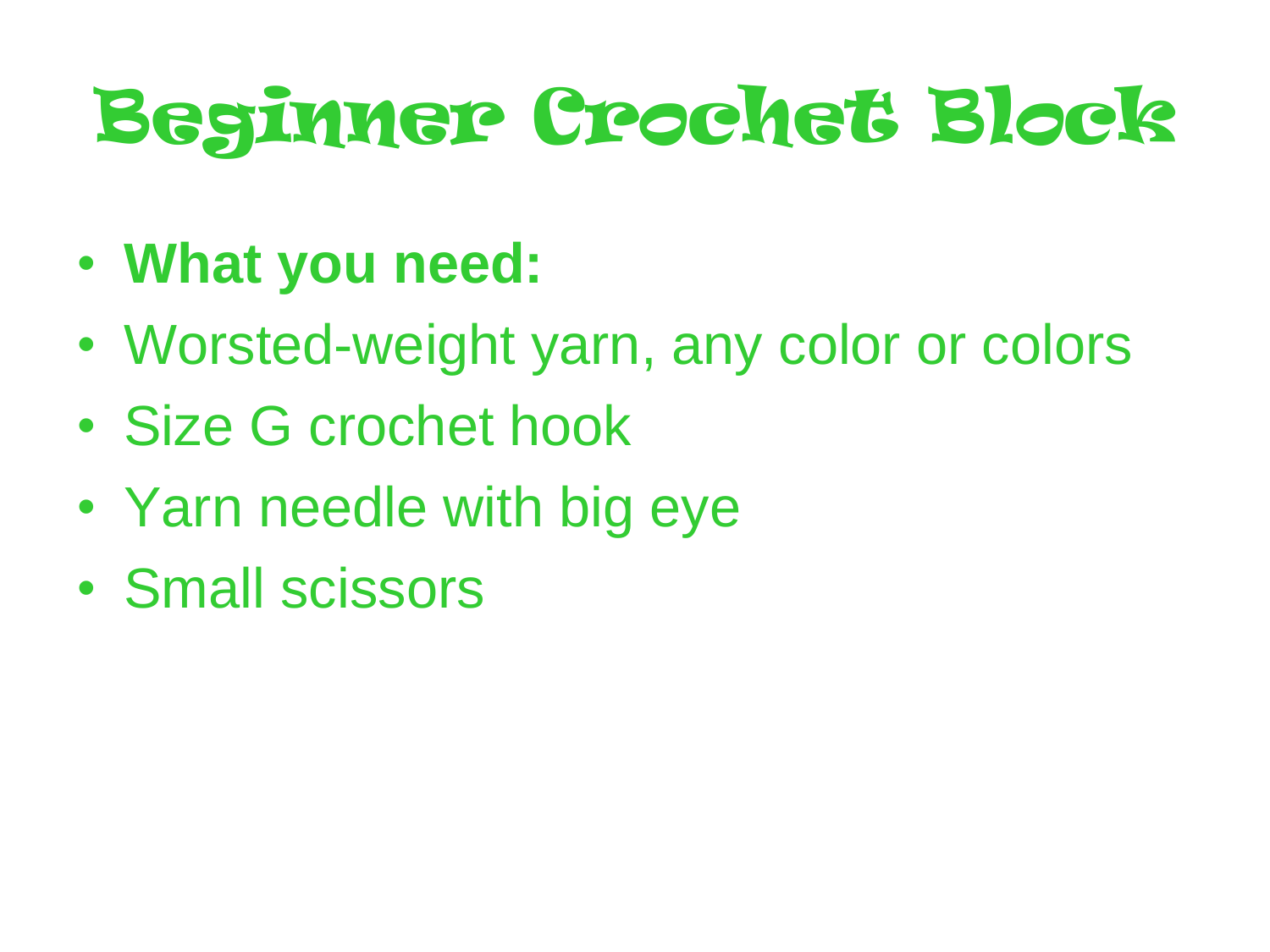

• Step 1: Hold crochet hook in right hand and make a slip knot on hook.



• Step 2: Bring yarn over hook from back to front and grab it with hook.

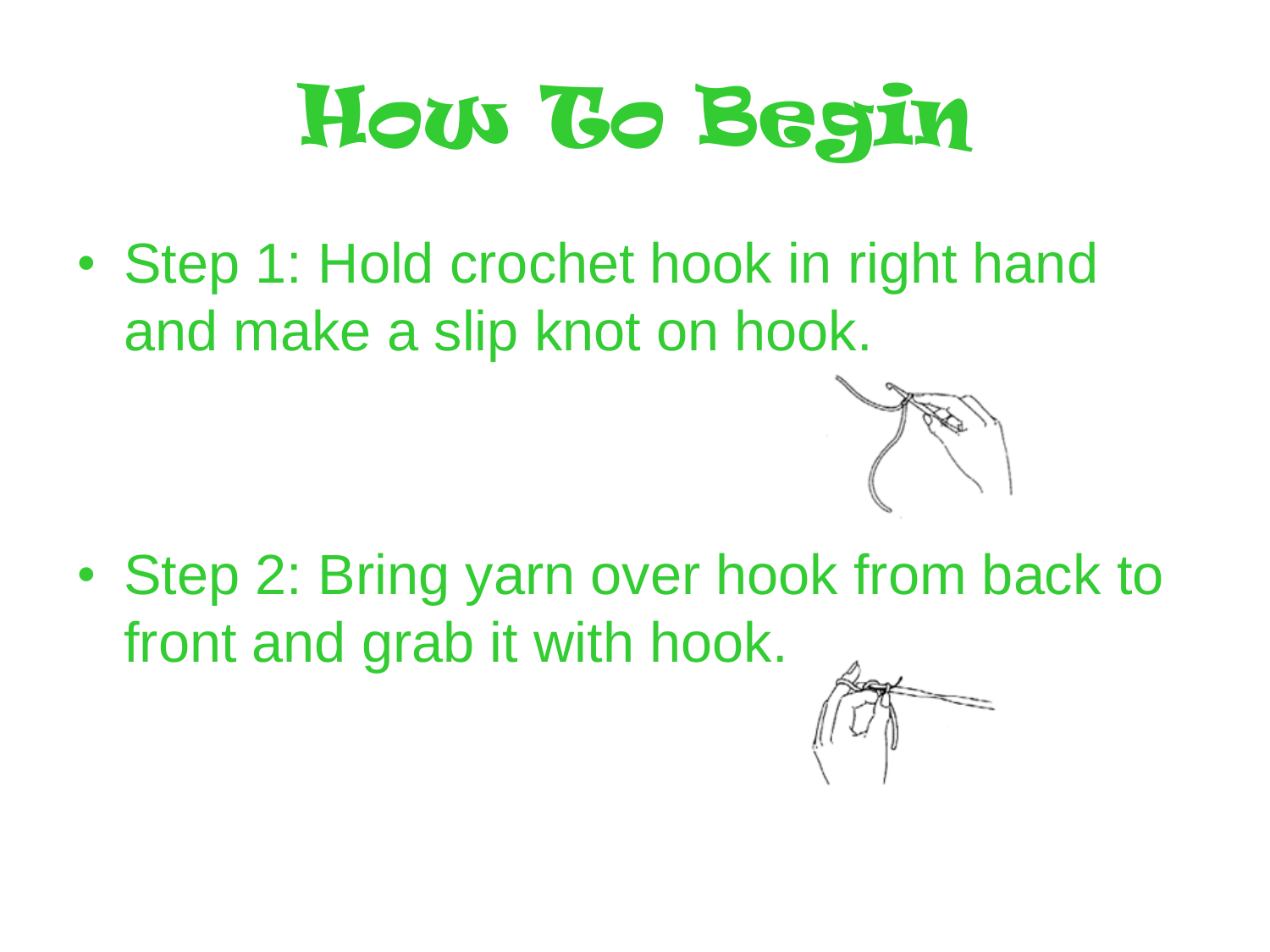#### **Continued**

• **Step 3:** Draw hooked yarn through slip knot and onto hook. This makes one chain stitch. Repeat Steps 2 and 3 in sequence 28 more times. You should have 29 chain stitches and one loop will remain on hook.

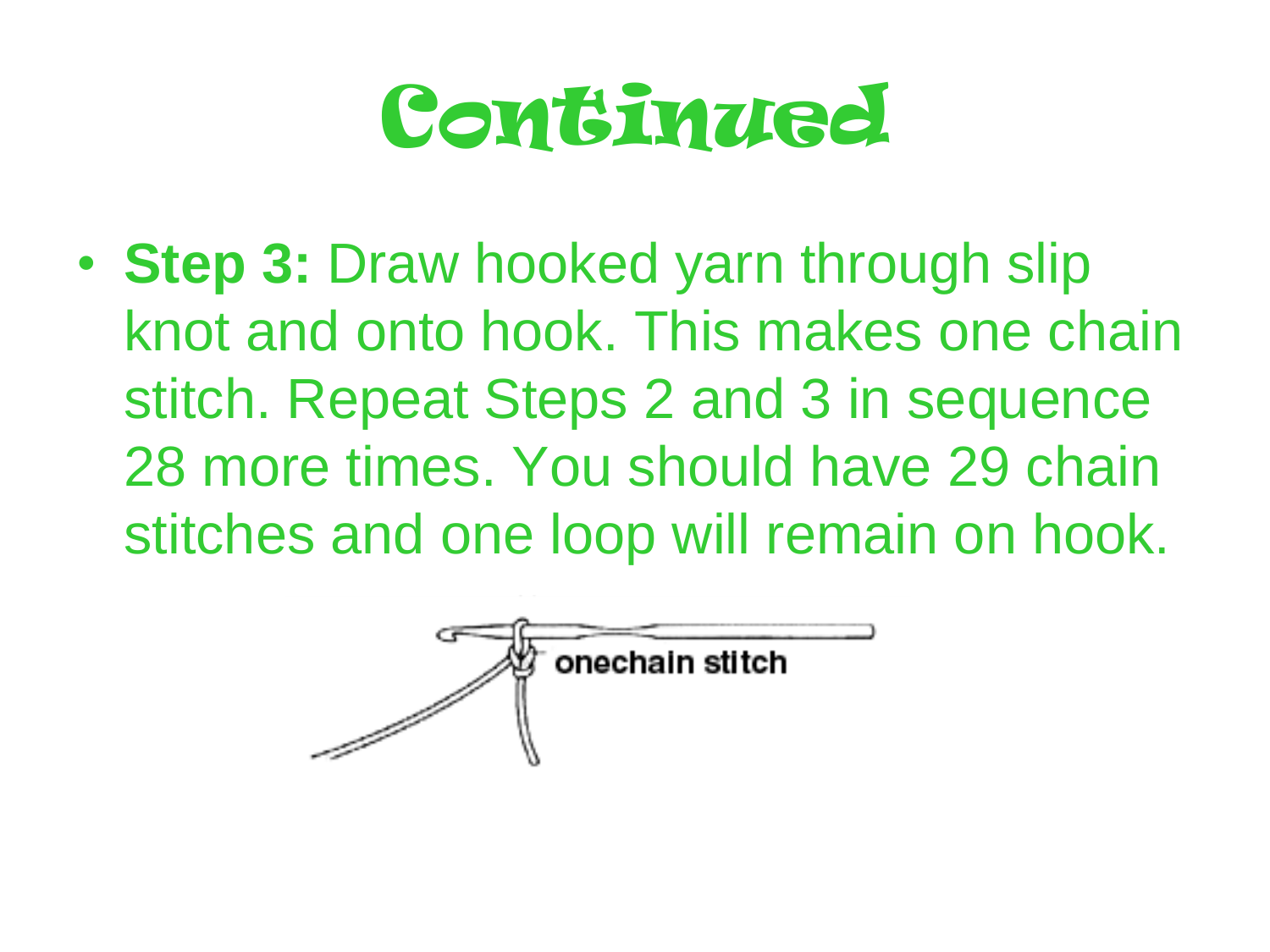#### **Continued**

• **Step 4:** Skip the first chain stitch.

• **Step 5:** Insert hook into center of next chain stitch. Draw yarn through the chain stitch and up onto the hook. There are now 2 loops on hook.

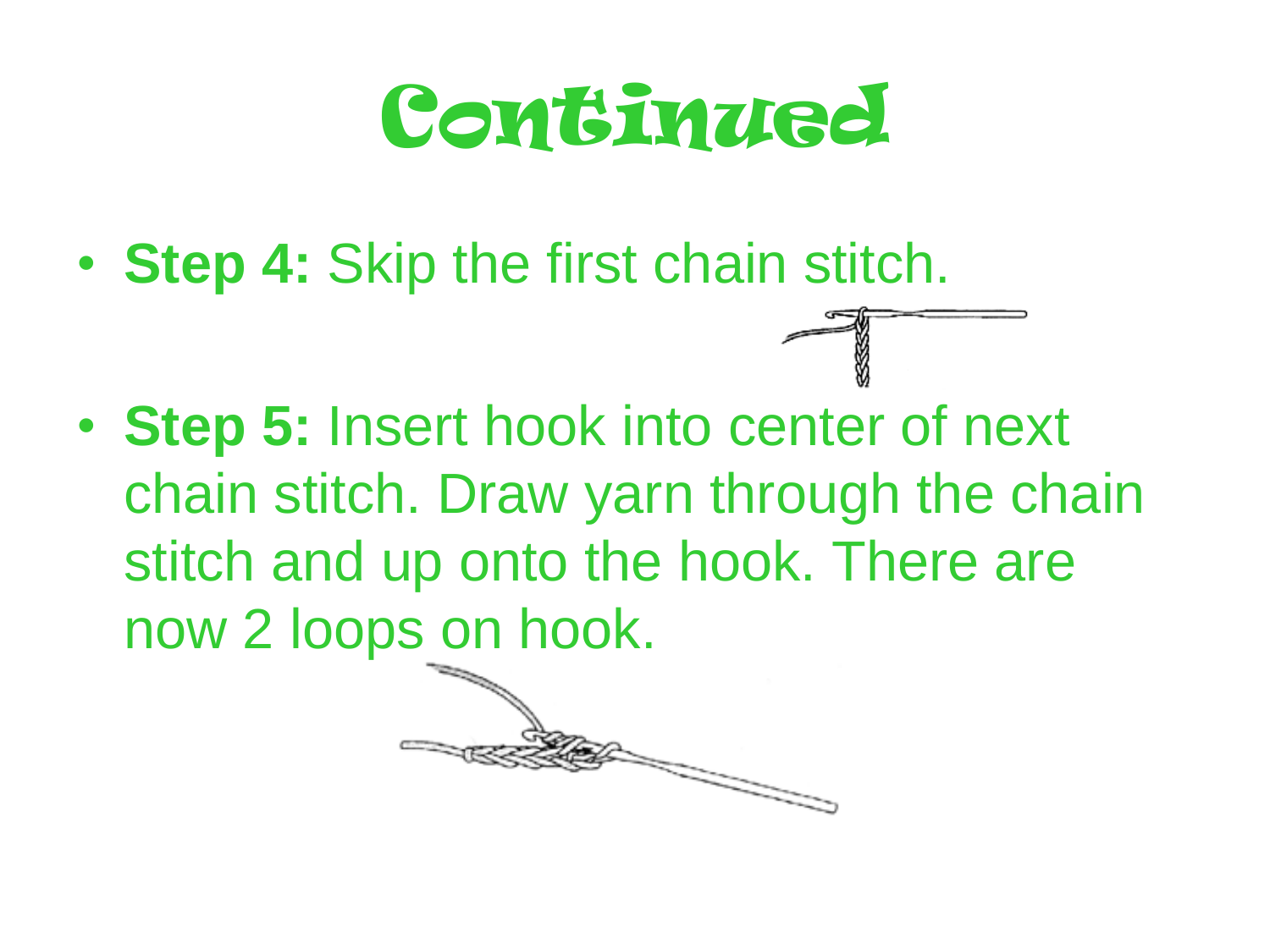

• **Step 6:** Bring yarn over hook from back to front, and draw it through both loops on hook. One loop remains on the hook, and you have just made one single crochet stitch.

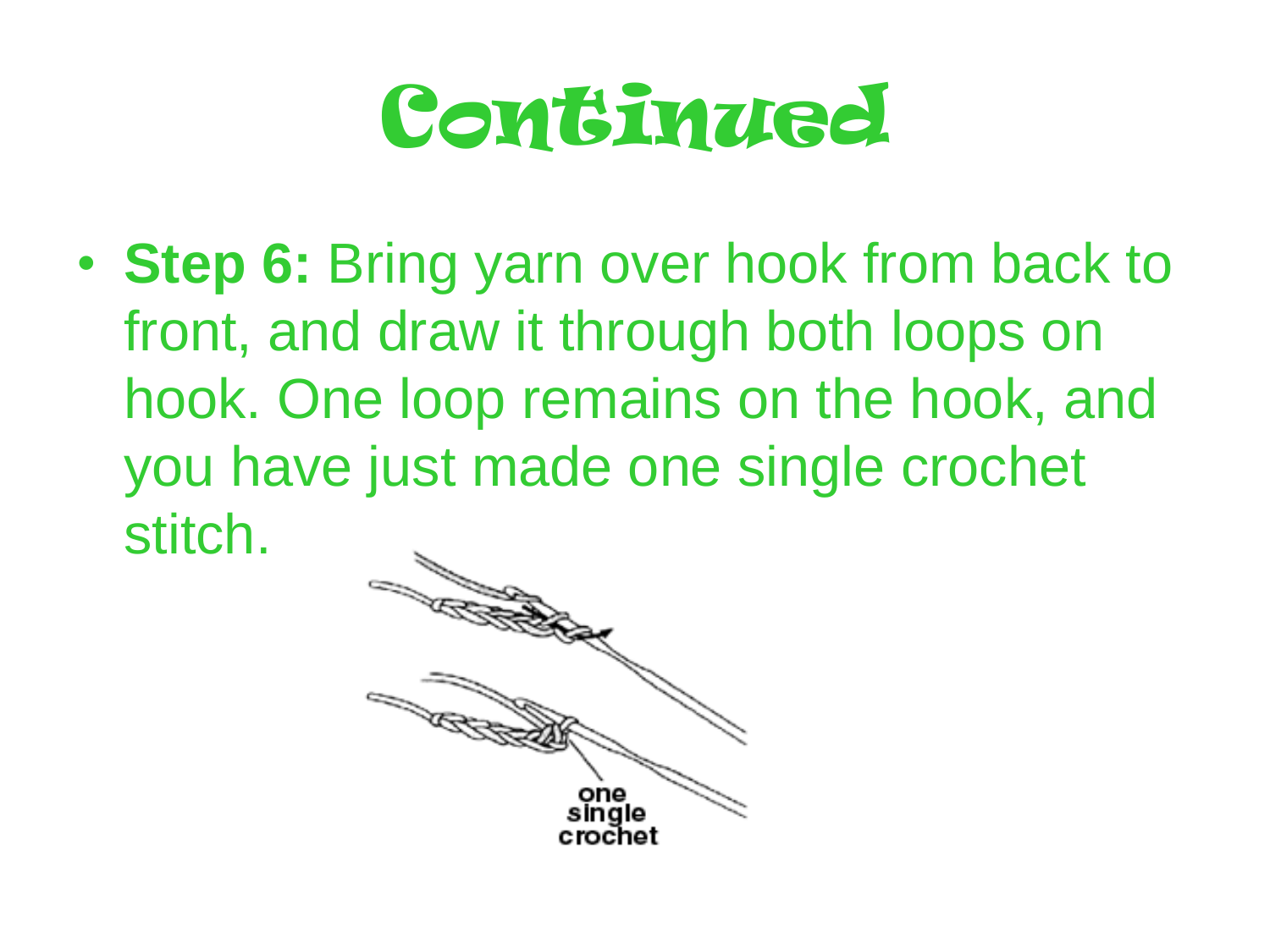#### **Continued**

• Repeat Steps 5 and 6 in each of the remaining 27 chains--be sure to work in the very last chain. You have now completed one row of single crochet. Measure your work; it should be about 7" wide. If it is too wide, try again with fewer beginning chains. If it is too narrow, try again with more beginning chains.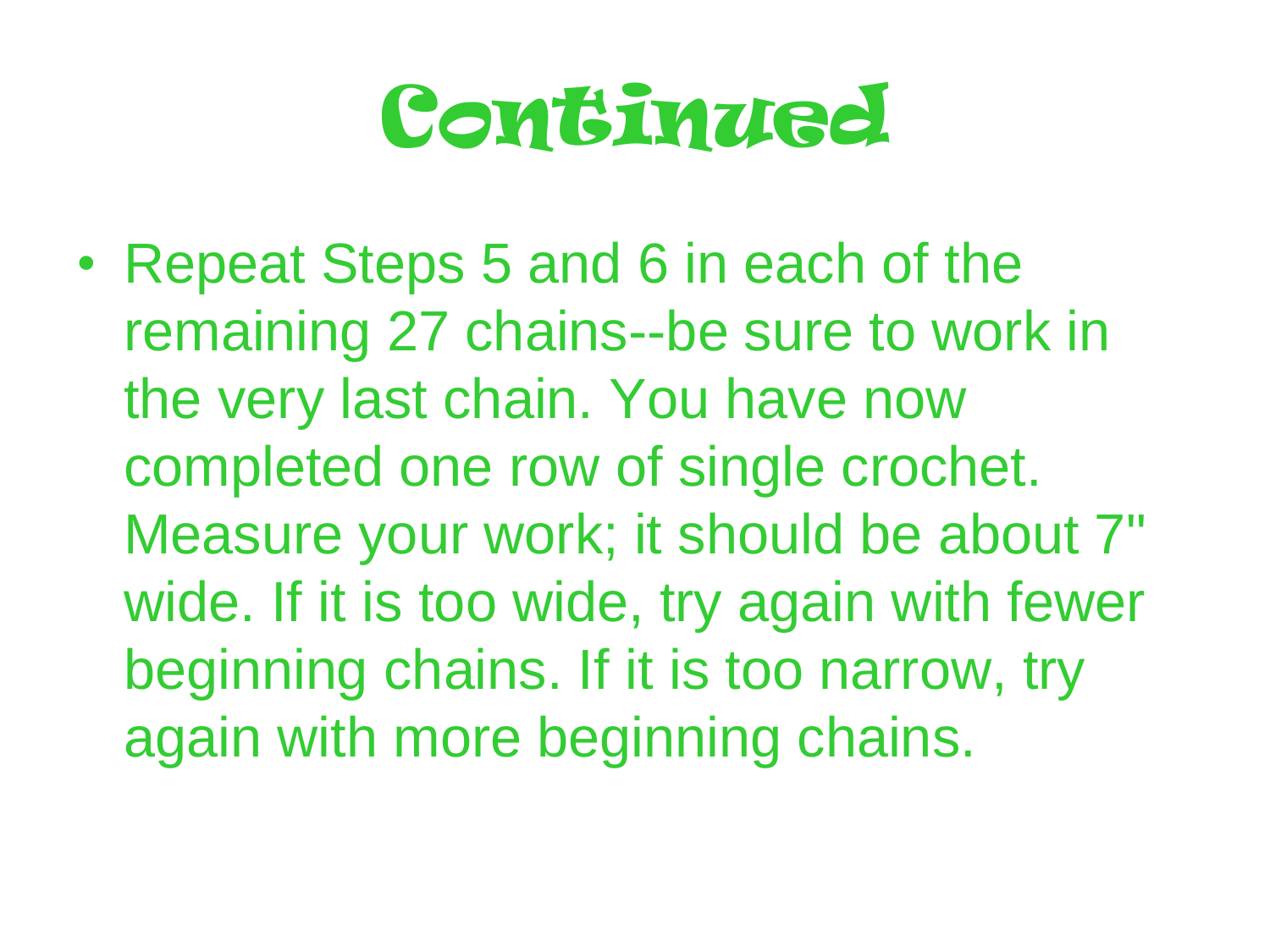

• **Step 7:** At the end of the row, make one chain stitch, then turn the work counterclockwise, leaving the hook in the chain.



• Now you can begin another row, working into the stitches of the previous row.

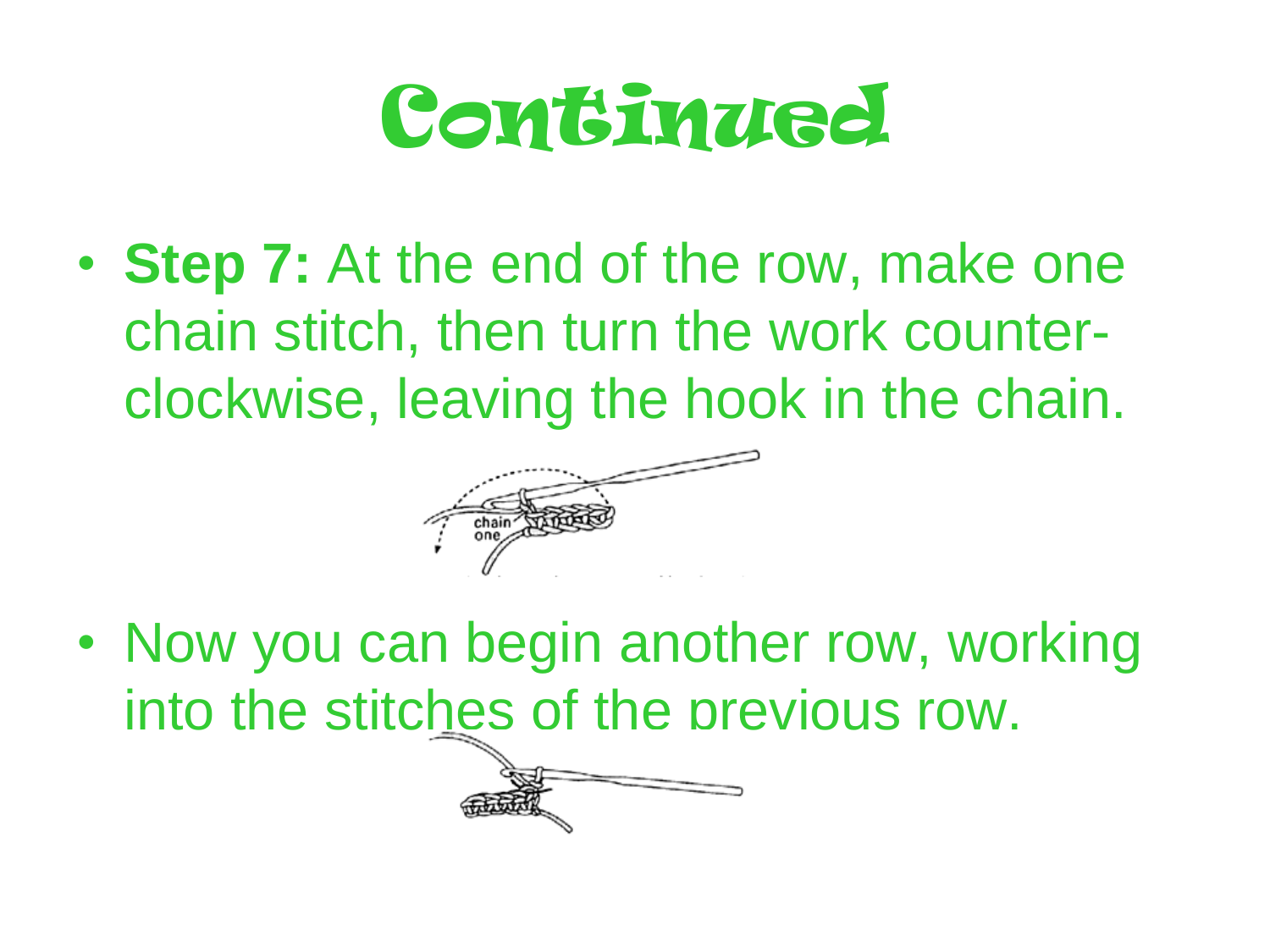#### **Continued**

• **Step 8:** Make one single crochet stitch in first stitch and in each remaining stitch of the previous row. Be sure to work into the last stitch. Chain 1, turn. Repeat Step 8 until the block measures 9" long.

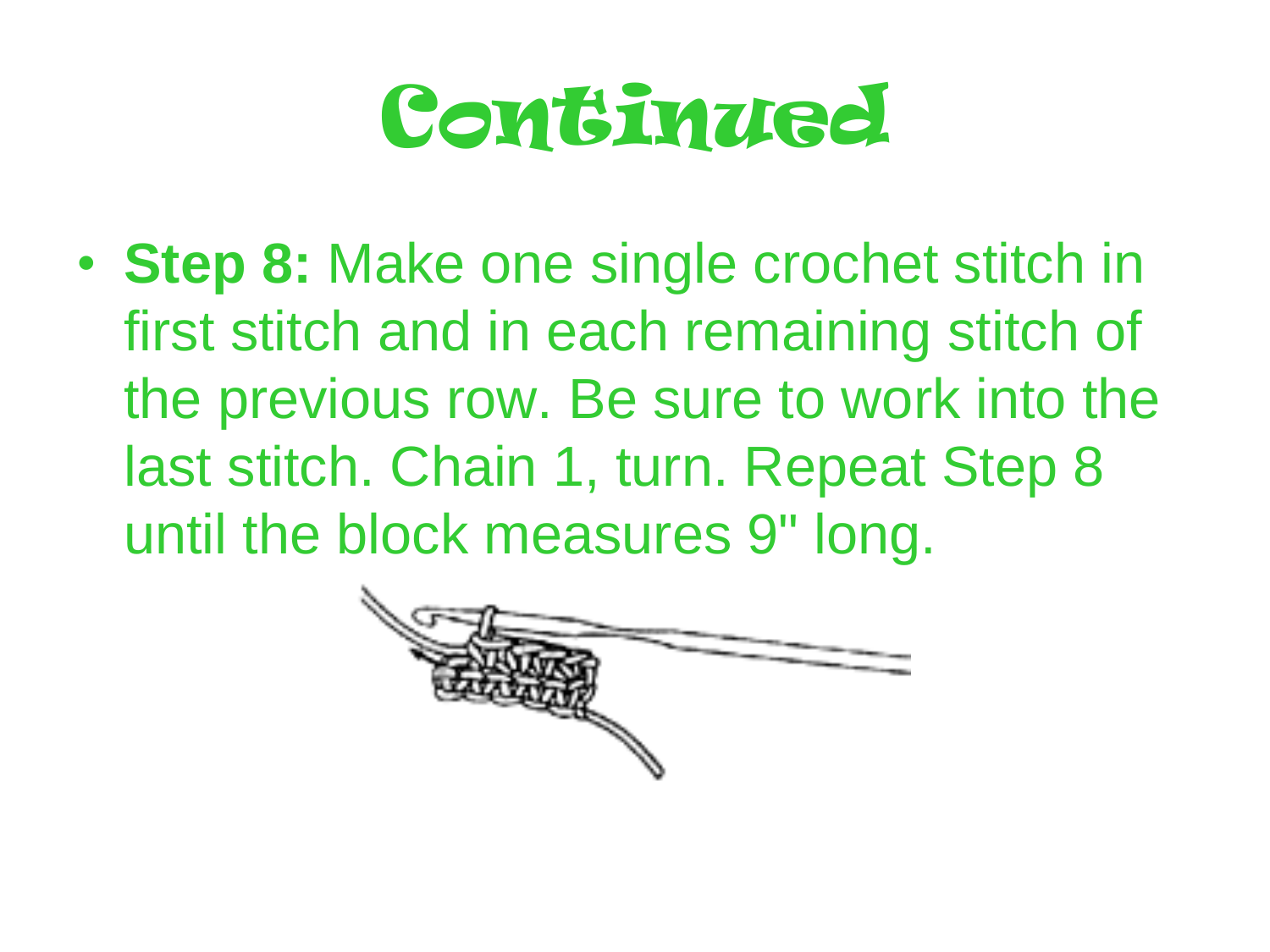#### **Continued**

• **Finishing:** Cut the yarn from the skein, leaving a 6" end. Draw the hook straight up, bringing the yarn through the remaining loop on the hook. Thread yarn into yarn needle and weave back and forth through stitches to secure.

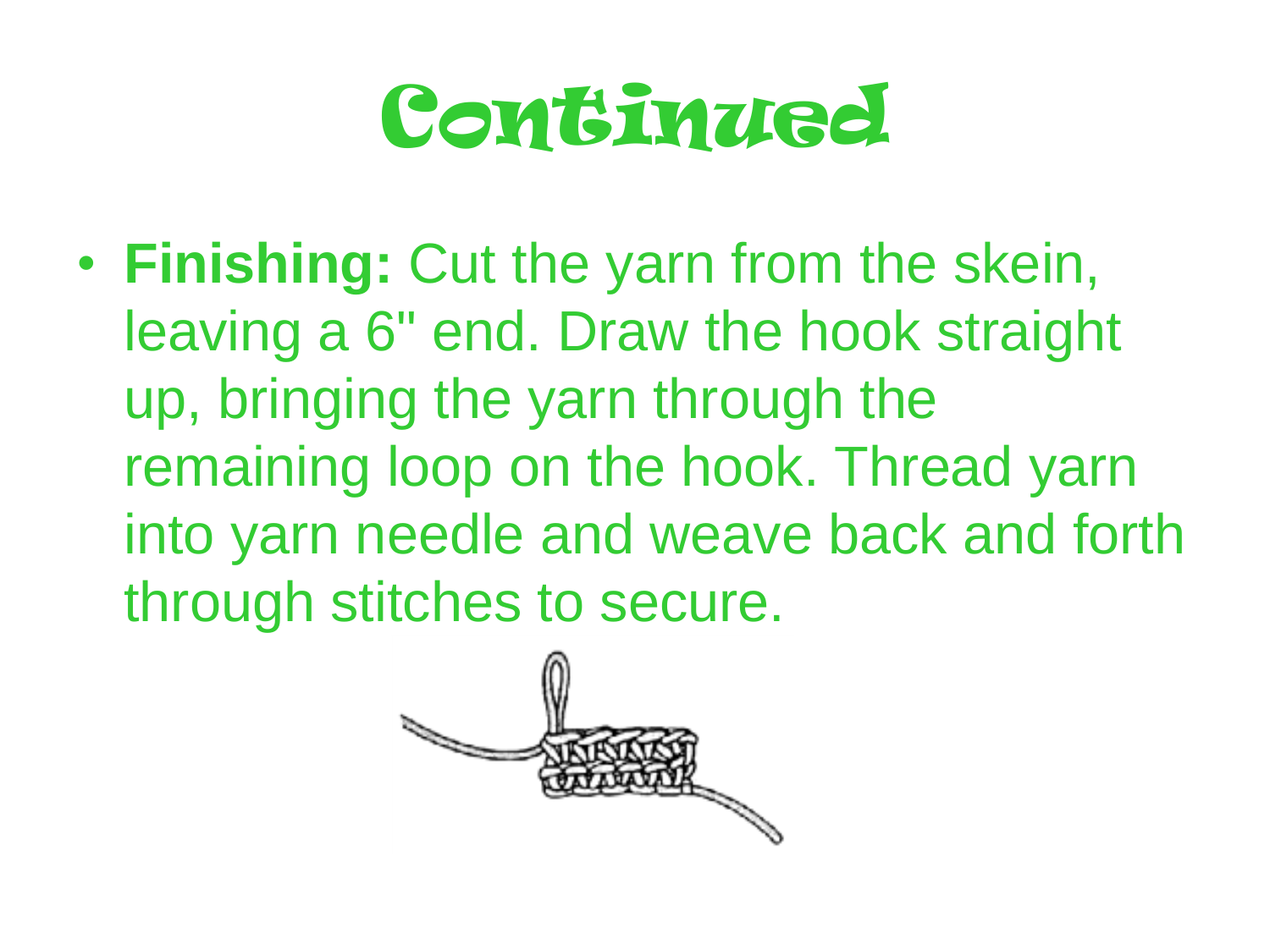### Basic Knit

• The instructions below will show you how to cast on and to make a knit stitch, also known as garter stitch. If you follow them exactly, you'll complete a 7" by 9" block, which will be great practice. With these basics, you can make a scarf, hat, pillow, bag or any number of projects .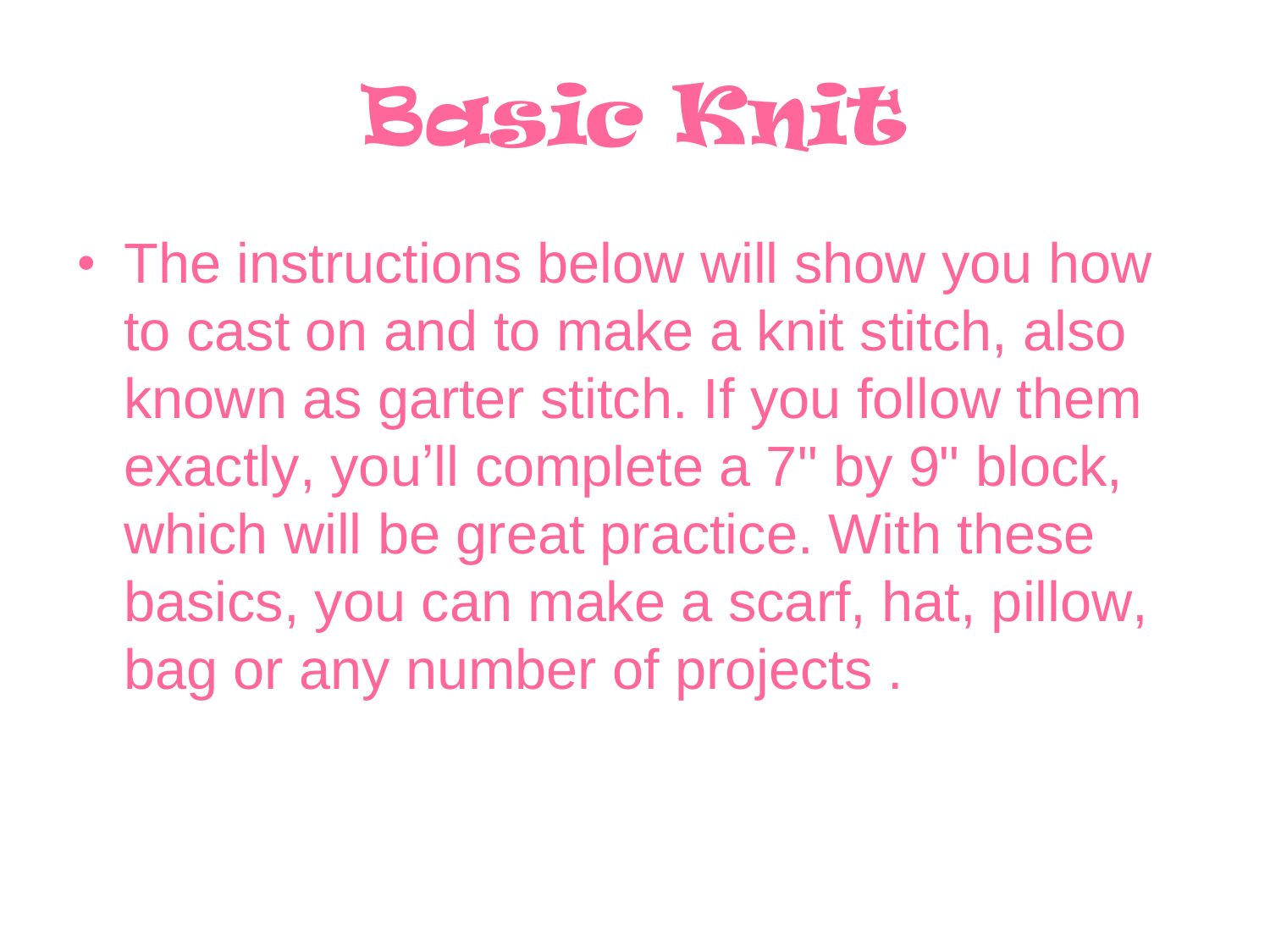# Beginner Knit Block

- **What you need:**
- Worsted-weight yarn, any color or colors
- Size 8, 14"-long knitting needles
- Yarn needle with big eye
- Small scissors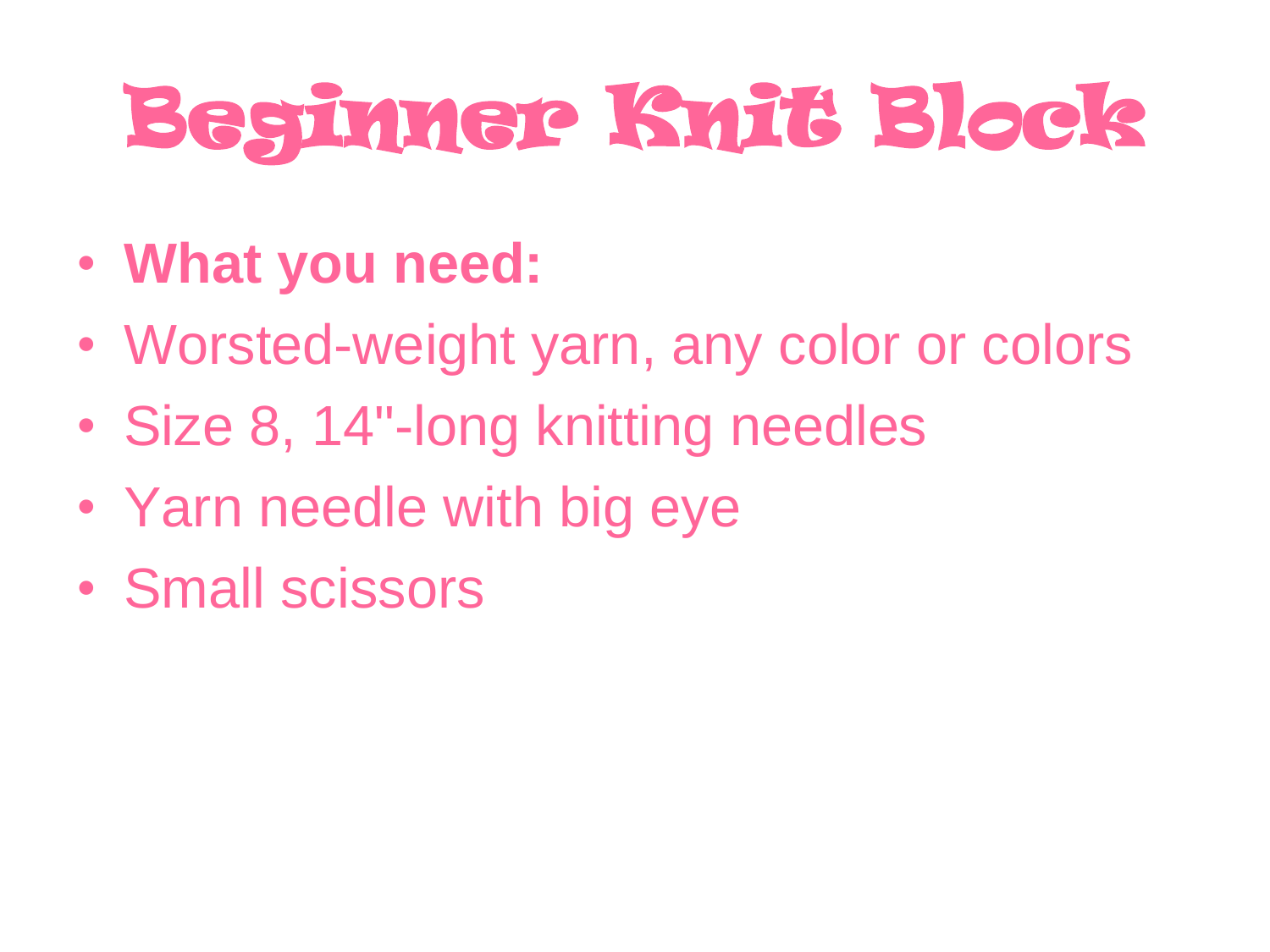- **Step 1:** Make a slip knot on the shaft of one needle. This counts as your first stitch.
- **Step 2:** Place this needle in left hand. Hold other needle in right hand to control the yarn. Insert point of right needle, from front to back, into the slip knot and under the left needle.

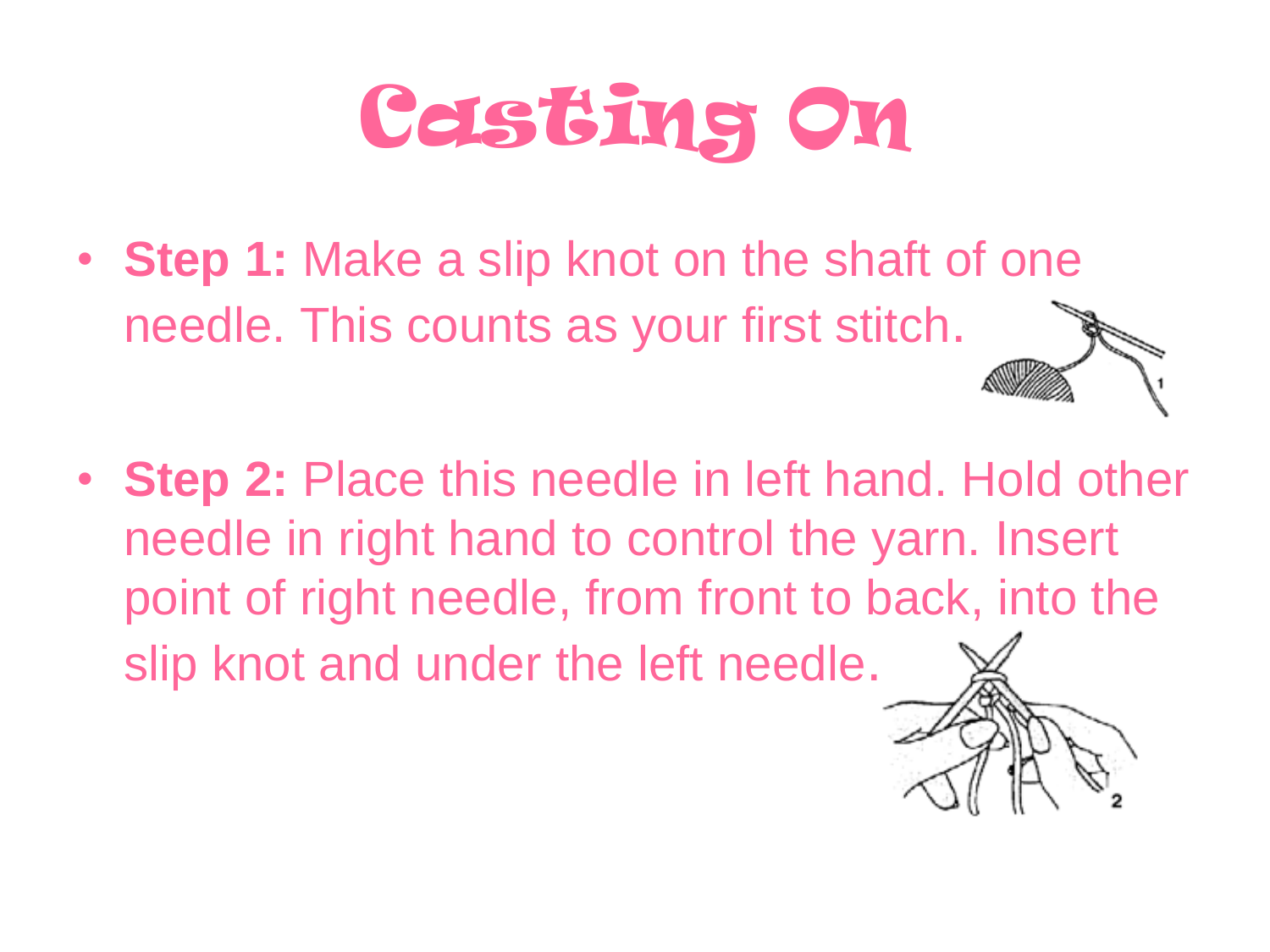• **Step 3:** Hold left needle still in left hand, and move left fingers over to brace right needle.

• **Step 4:** With right index finger, pick up the yarn from the ball.

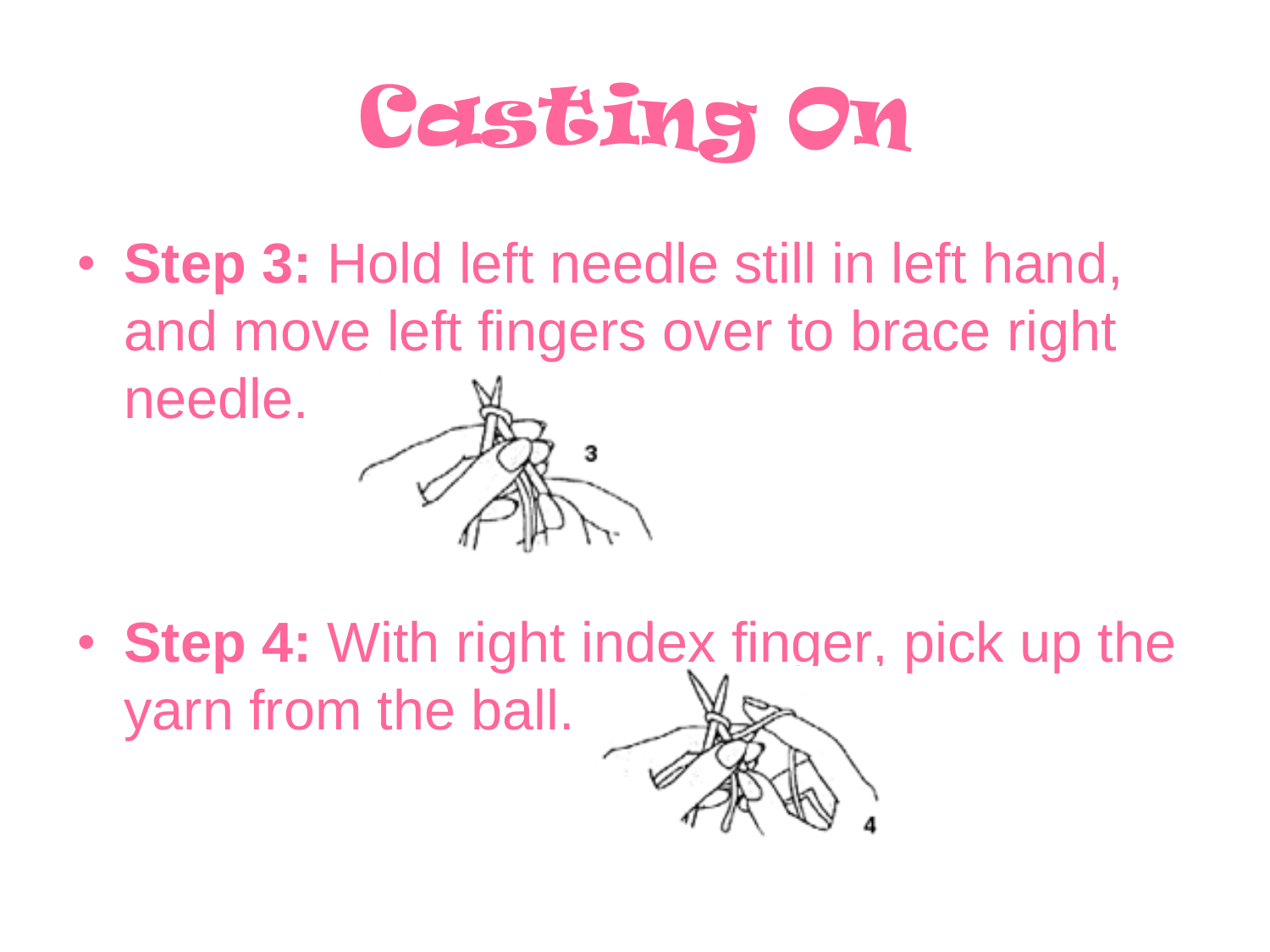• **Step 5:** Release right hand's grip on the needle, and use index finger to bring yarn under and over the point of right needle.

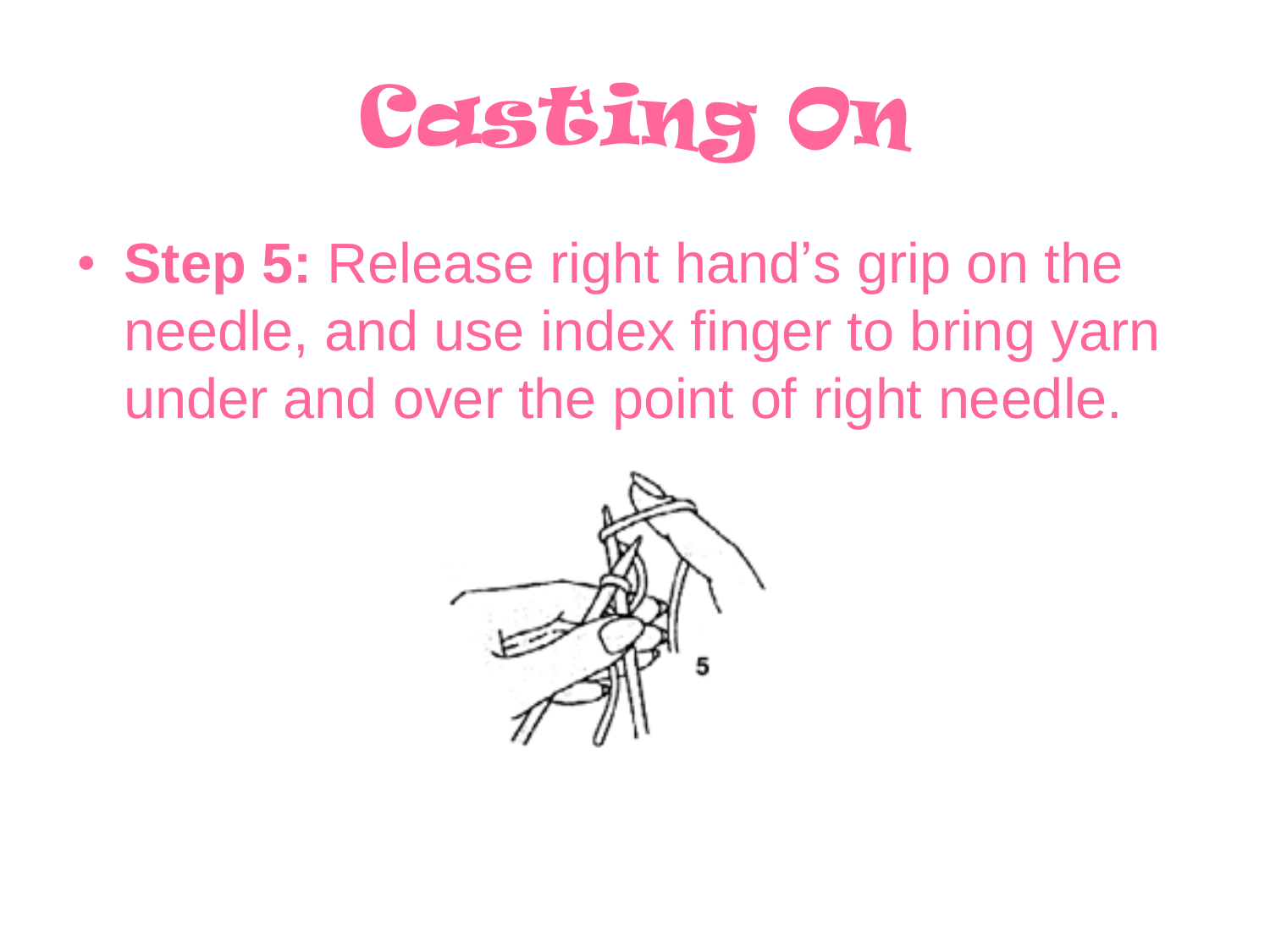- **Step 6:** Return right fingers to right needle, and draw yarn through stitch with point of right needle.
- **Step 7:** Slide point of left needle into back of new stitch, then remove right needle.

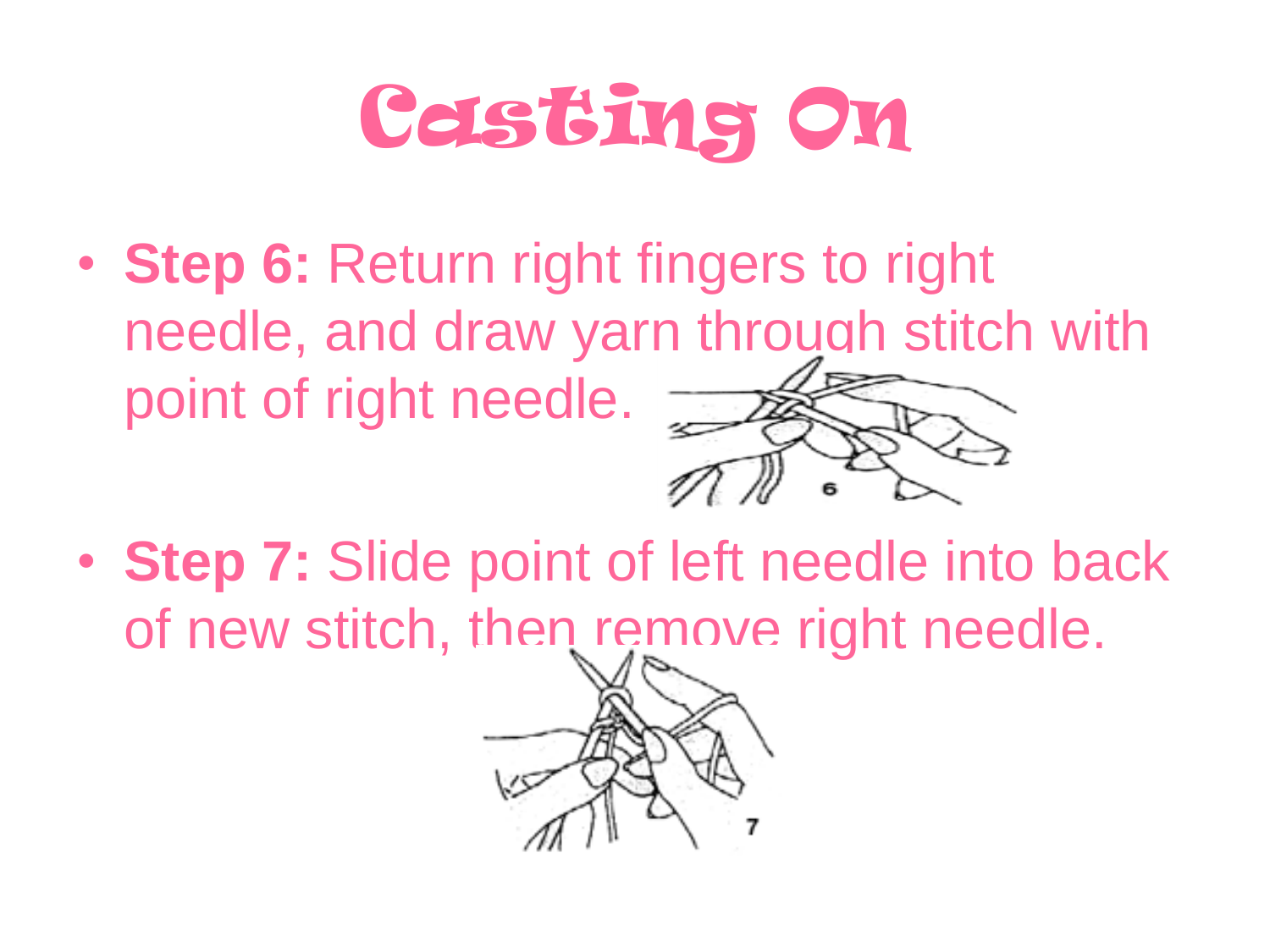• **Step 8:** Pull ball yarn gently to make the stitch fit snuggly on needle. You have now made one stitch (called casting on), and there are two stitches on left needle (slip knot is counted as a stitch).

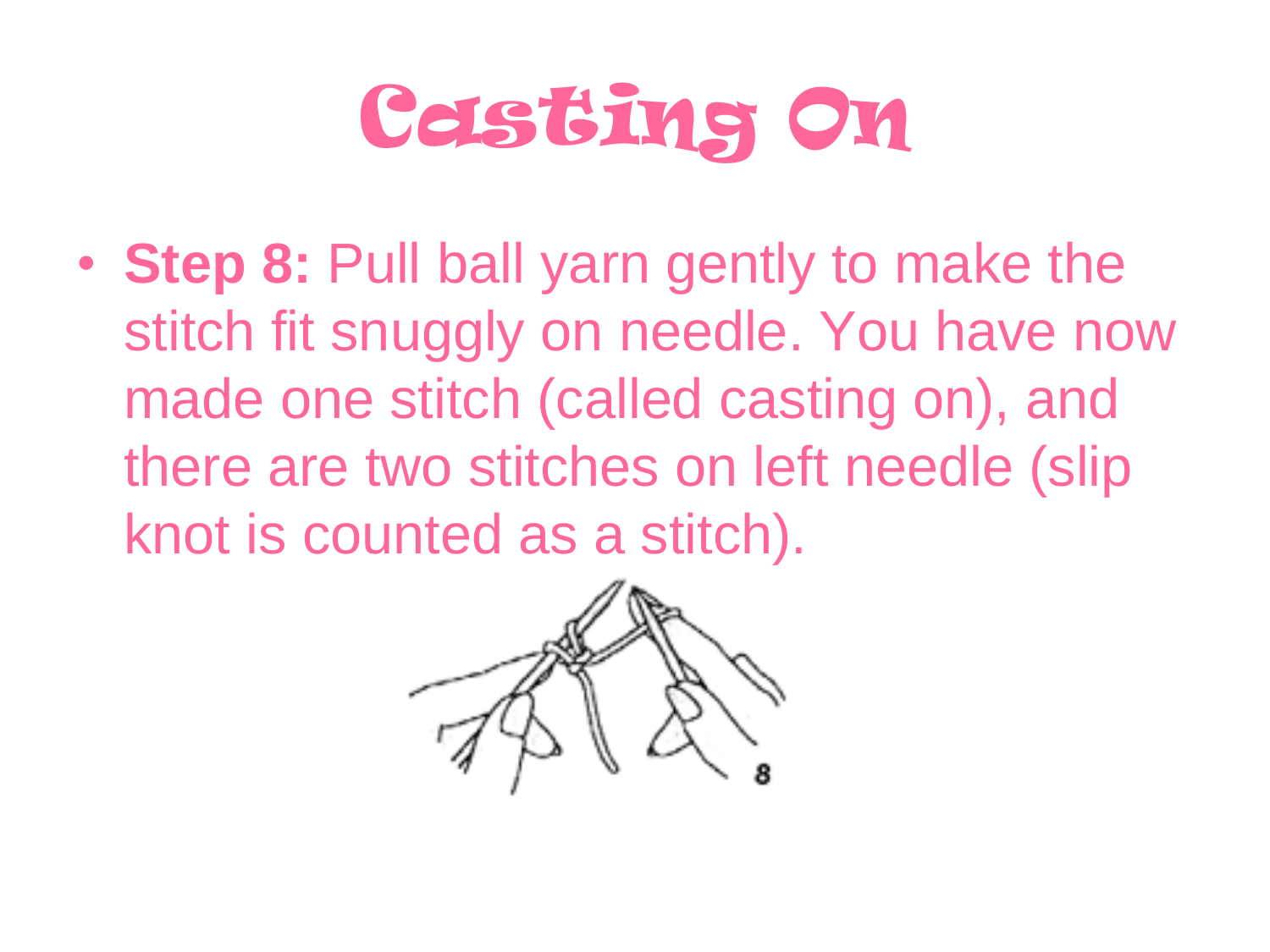• **Step 9:** Insert point of right needle, from front to back, into stitch just made, and under left needle. Repeat Steps 5 through 9, 26 more times, until you have 28 stitches on the left needle. This completes the cast-on row, which is the way all knitting is begun.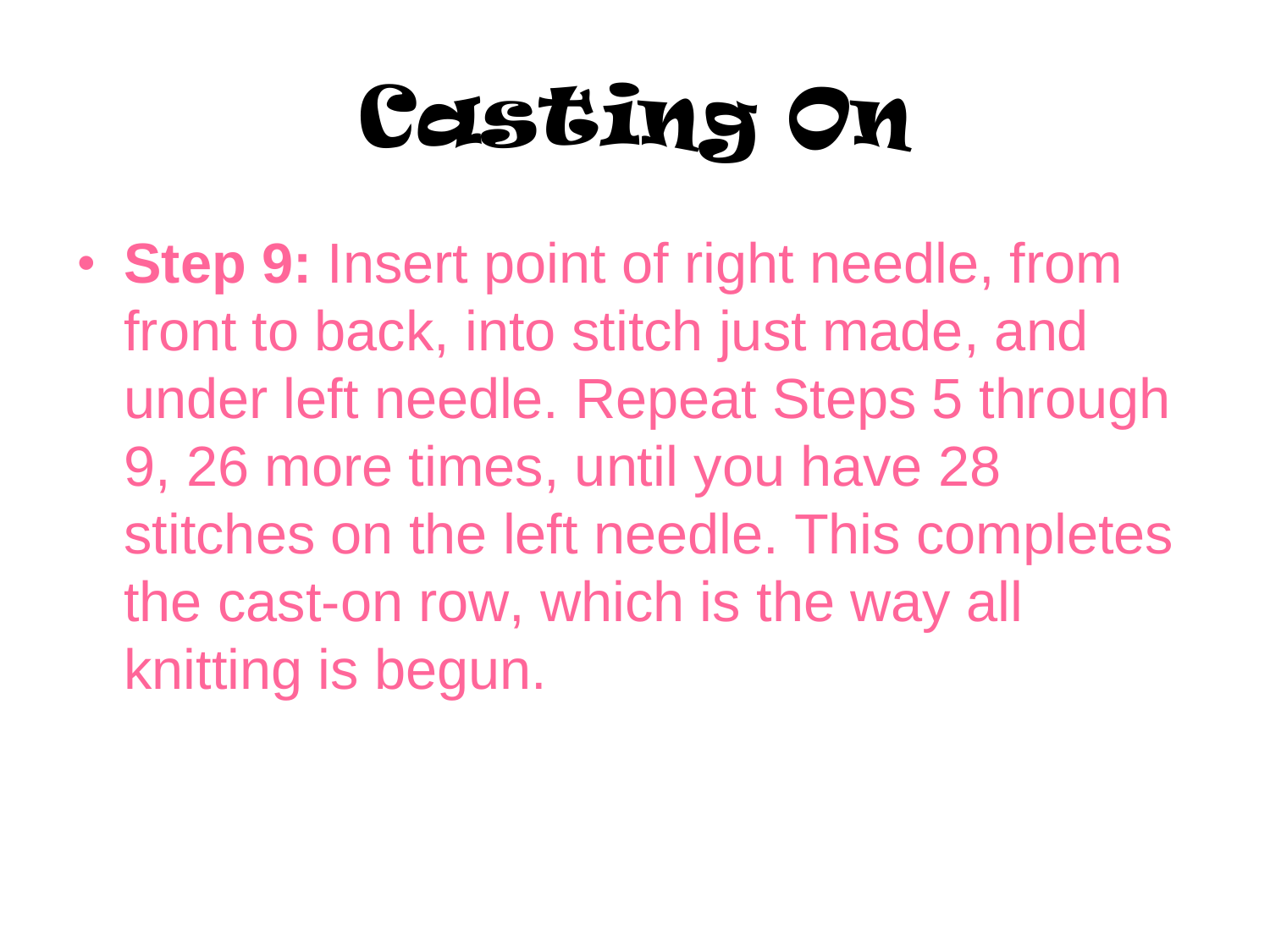# First Knit Row

- **Step 1:** Hold needle with stitches in left hand; insert point of right needle in first stitch, from front to back, just as in casting on.
- **Step 2:** With right index finger, bring yarn from ball under and over point of right needle.
- **Step 3:** Draw yarn through stitch with right needle point.
- **Step 4:** This step now differs from casting on: Slip loop on left needle off, so new stitch is entirely on right needle.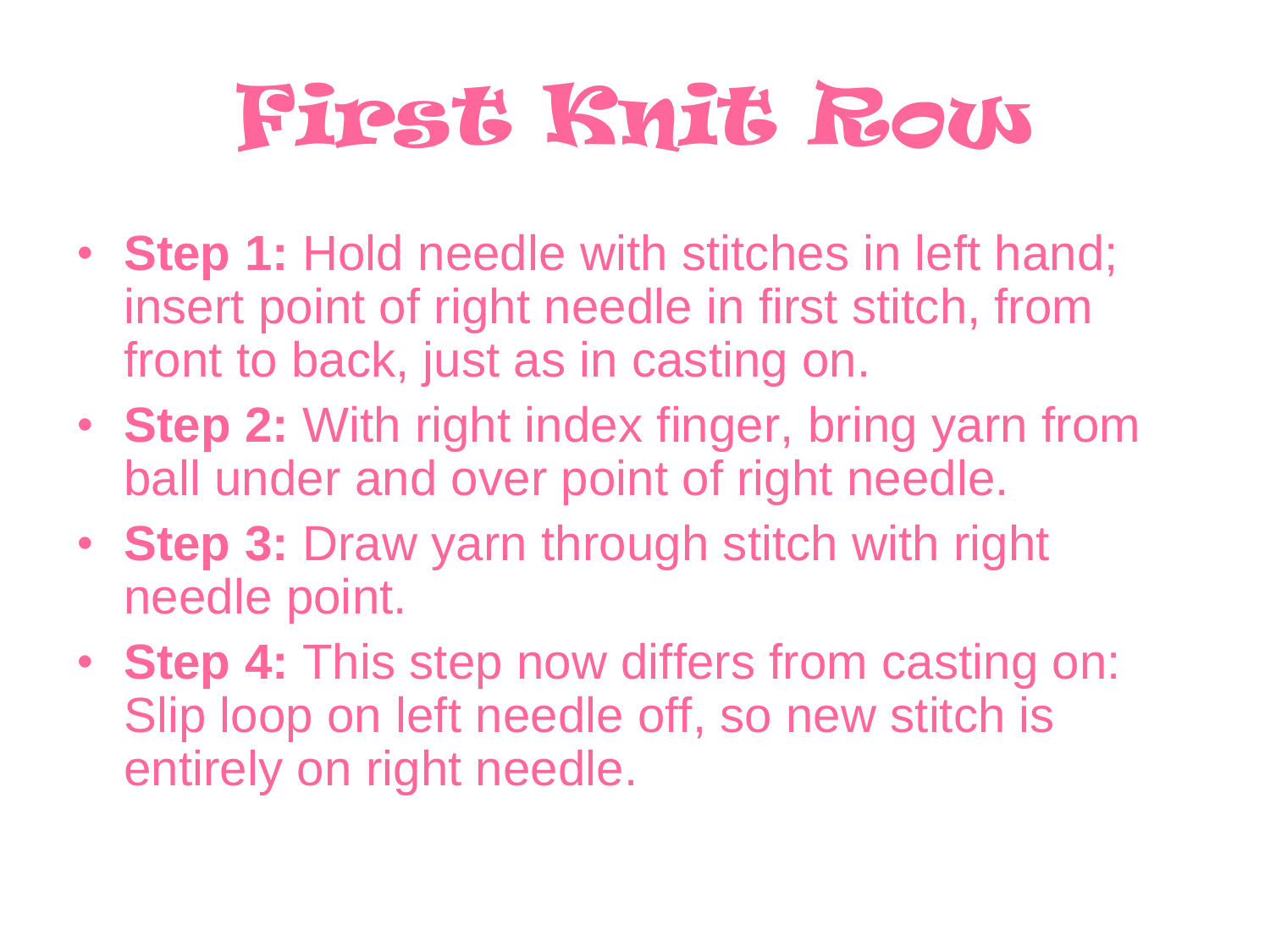





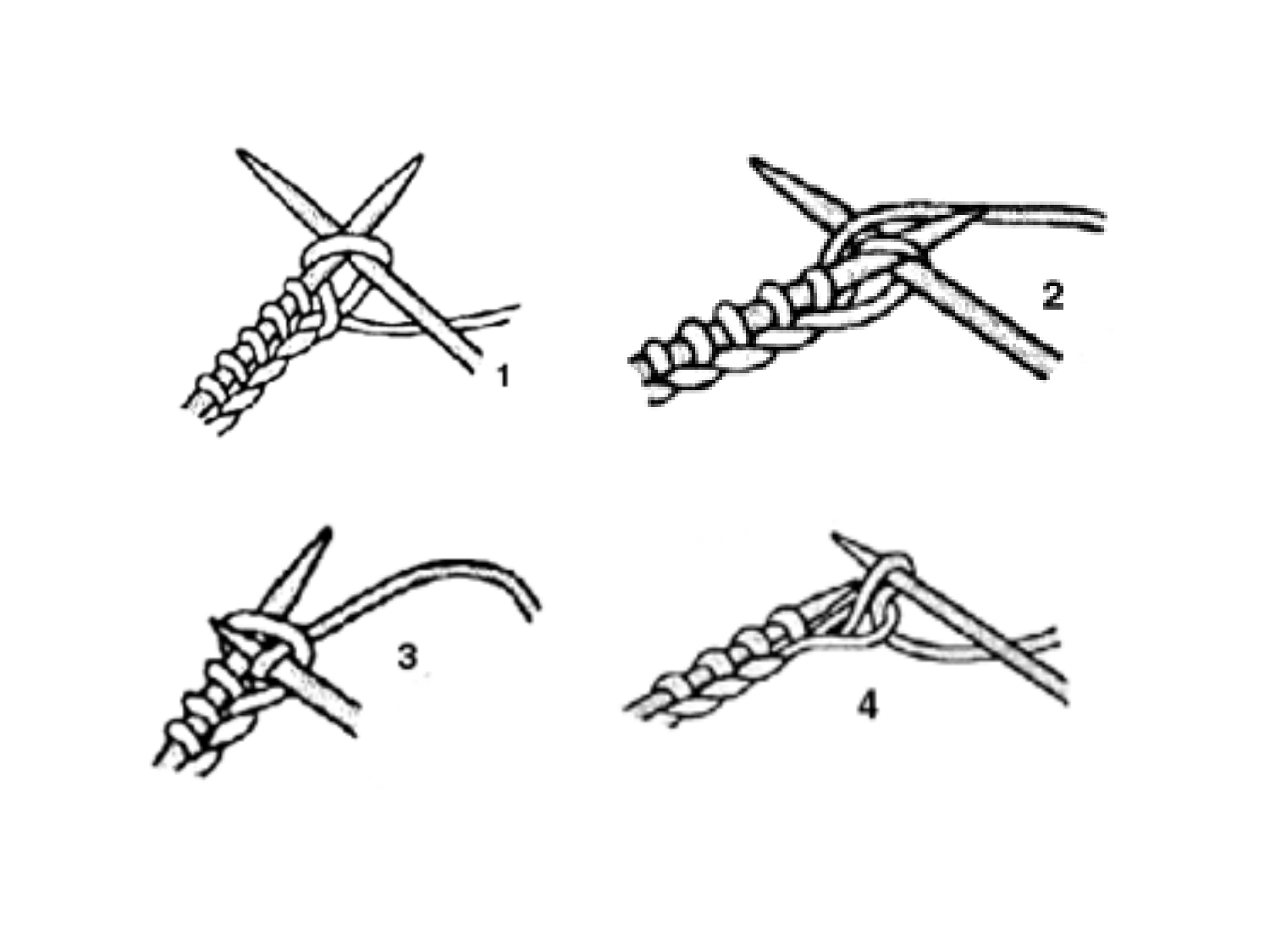# First Knit Row

- This completes one knit stitch. Repeat Steps 1 through 4 in each stitch still on left needle. When the last stitch is worked, one row of knitting is completed.
- Now measure your work. It should be about 7" wide. If it is too wide, start over and cast on fewer stitches; if it is too narrow, start over and cast on more stitches.
- When the width is correct, begin next knit row as follows: turn right needle and hold it now in left hand. With free needle in right hand, work Steps 1 through 4 of First Knit Row in each stitch. Again take needle with stitches in left hand, and work another row of knit stitches. Work rows of knit stitches until block measures 9" long.
- To complete the block, now bind off all the stitches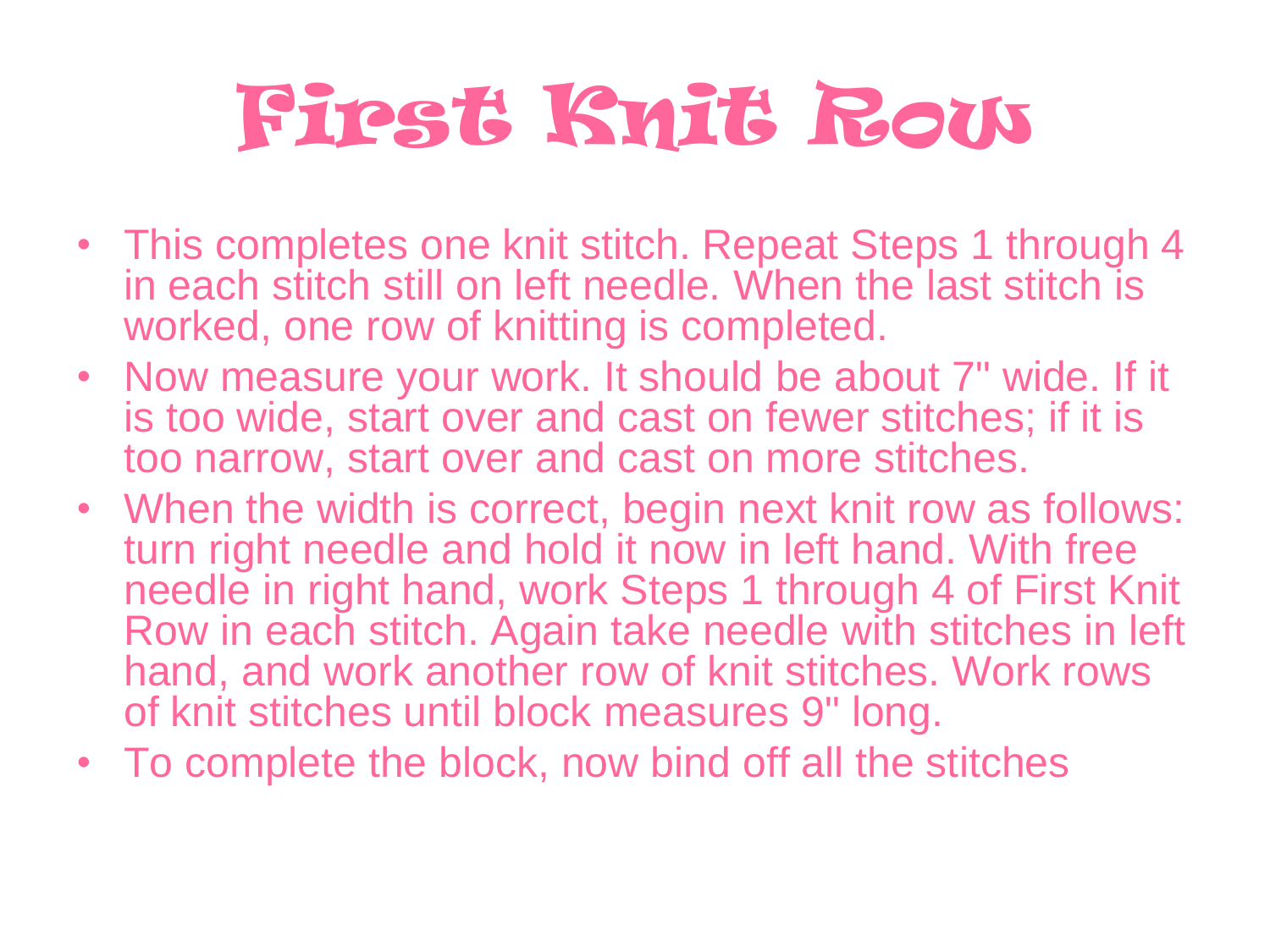# Binding Off

- **Step 1:** Knit the first 2 stitches; insert left needle into stitch you knitted first, and pull it over the second stitch and completely off the needle.
- One stitch is now bound off.



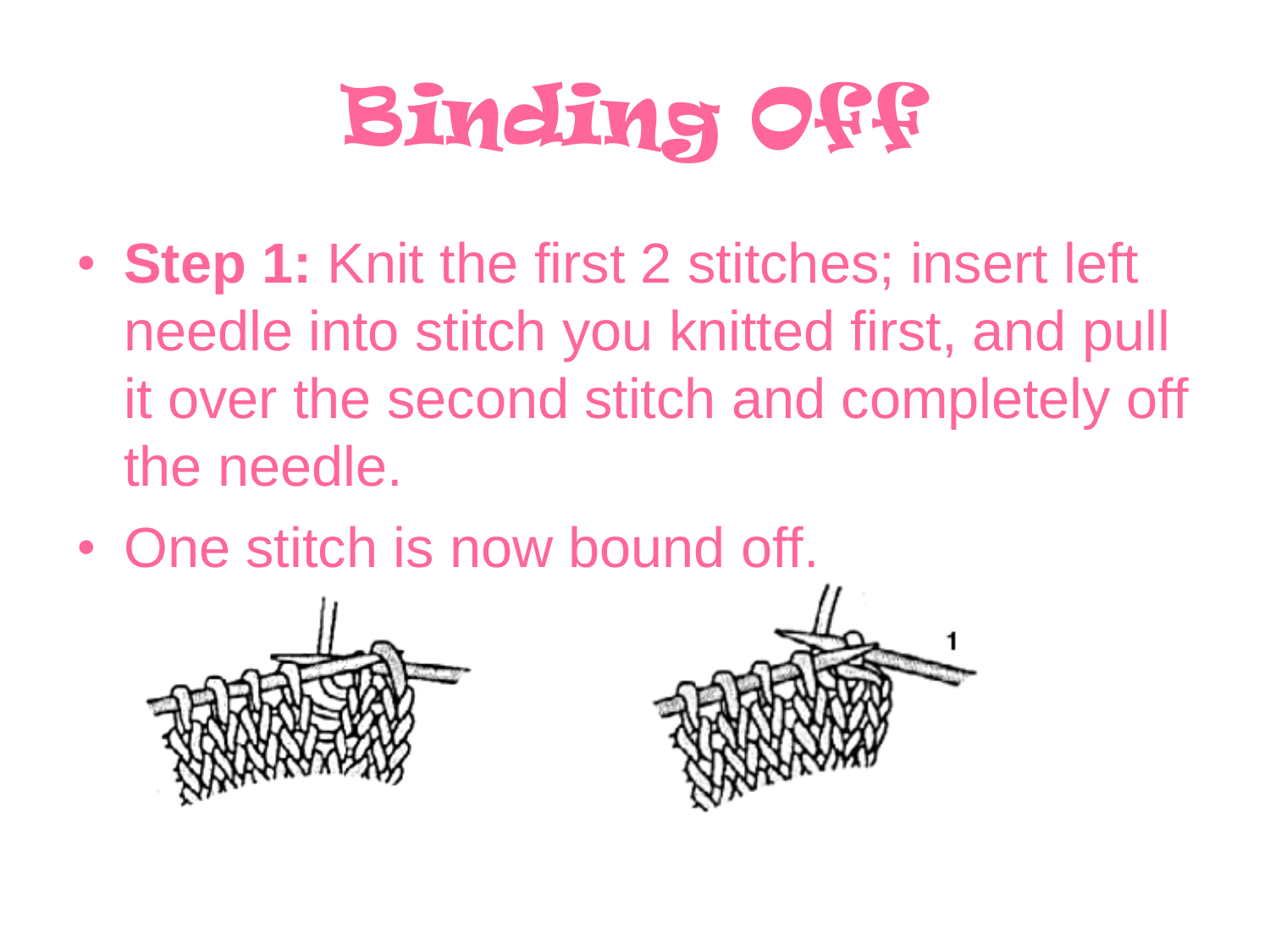# Binding Off

• Step 2: Knit one more stitch, insert left needle into first stitch on right needle, and pull it over the new stitch and completely off the needle. Another stitch is bound off; don't work too tightly.

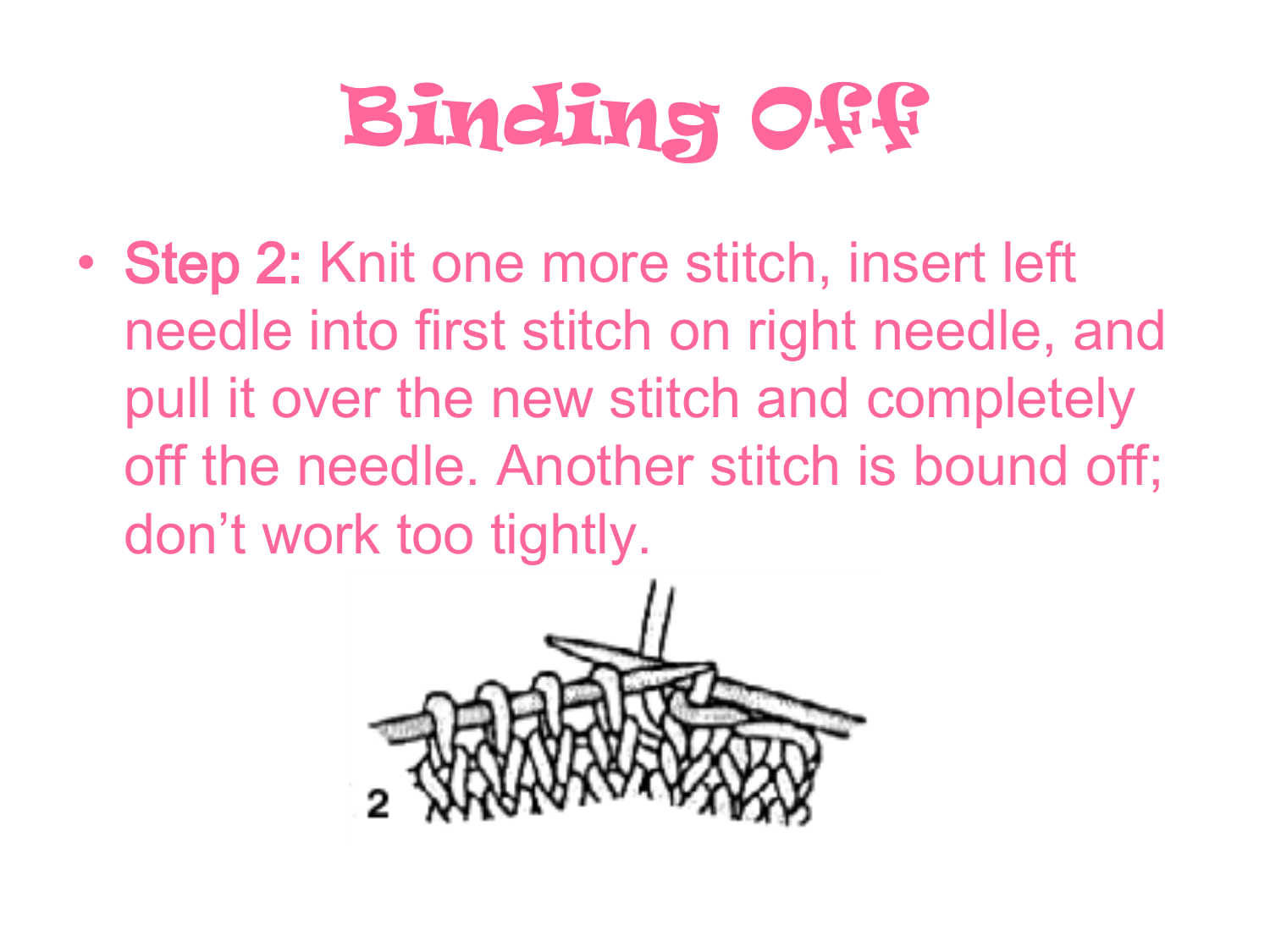# Binding Off

• Repeat Step 2 until one stitch remains; now cut yarn from skein, leaving a 6" end. With needle draw end up and through last stitch to secure it. Thread yarn end into yarn needle and weave end into several stitches to secure it.

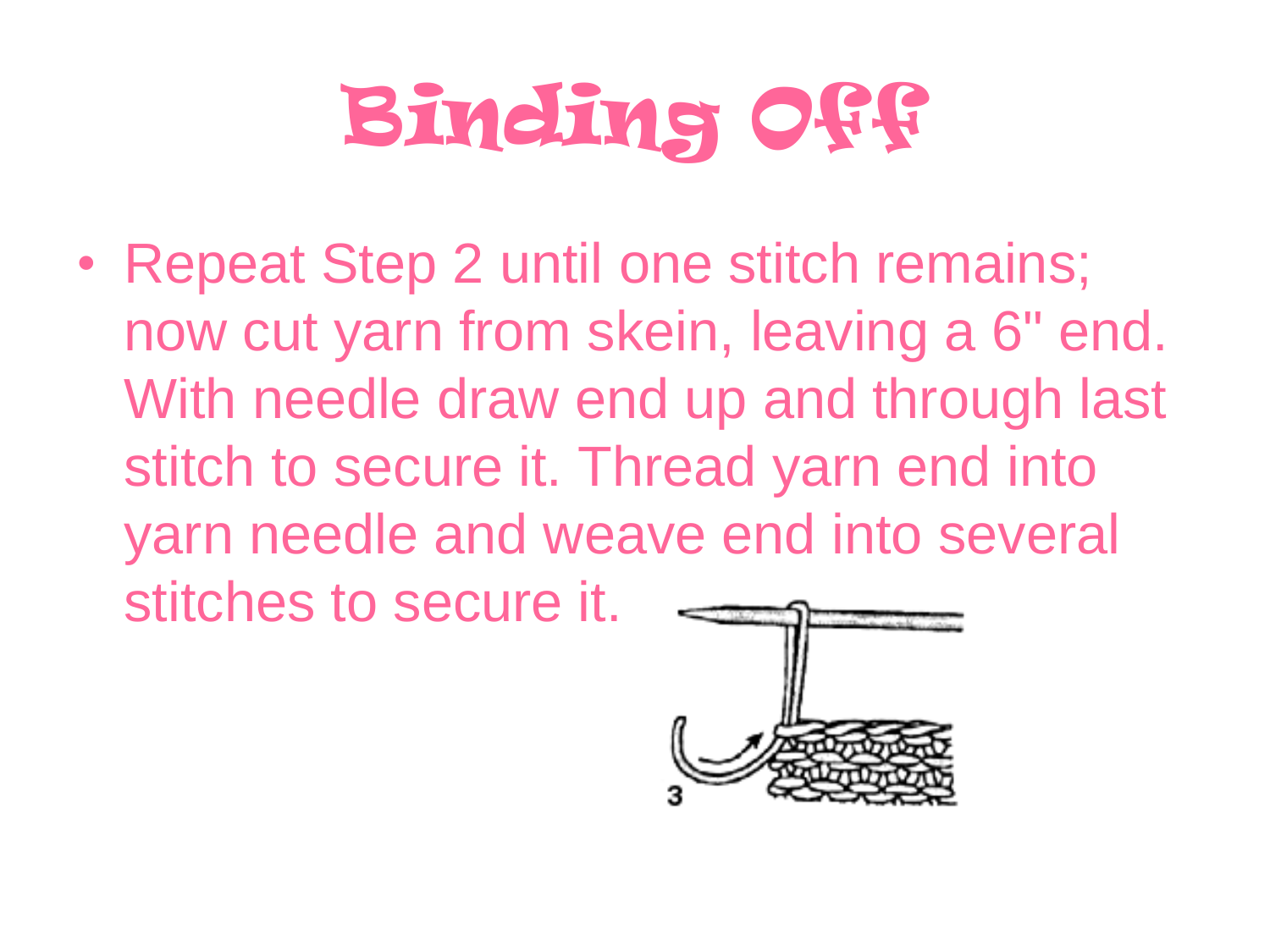# Getting Started

- **Look under "Yarns" in the Yellow Pages** National chains such as Wal-Mart, craft and fabric chains such as Michaels Arts & Crafts, Jo-Ann Stores, A.C. Moore and Hobby Lobby, regional chains such as Ames Department Stores and local yarn, needlework and craft shops offer a wide range of yarns and frequently offer classes.
- **Tap the Internet**

Yarns also are sold via mail order and the Internet. To locate these yarn resources, search on key words--knit, crochet, yarn--and you'll discover thousands of interesting links.